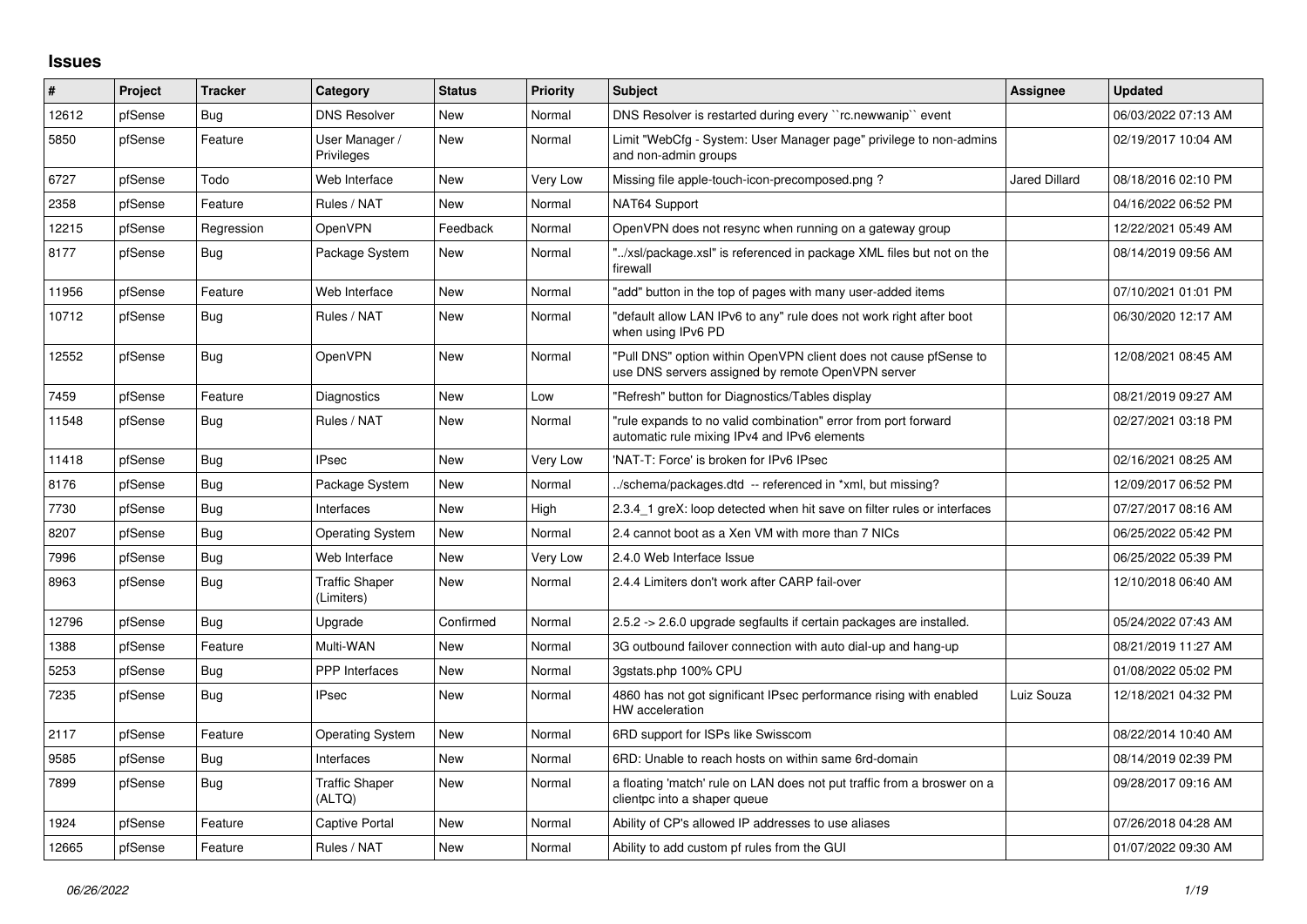| $\vert$ # | Project | <b>Tracker</b> | Category                        | <b>Status</b> | <b>Priority</b> | Subject                                                                                                             | <b>Assignee</b> | <b>Updated</b>      |
|-----------|---------|----------------|---------------------------------|---------------|-----------------|---------------------------------------------------------------------------------------------------------------------|-----------------|---------------------|
| 7405      | pfSense | Feature        | DHCP (IPv4)                     | New           | Normal          | Ability to add dhcp host reservations from "Diagnostics -> ARP table"                                               |                 | 10/12/2020 08:22 AM |
| 8532      | pfSense | Feature        | <b>OpenVPN</b>                  | New           | Low             | Ability to add metric to pushed routes                                                                              |                 | 05/22/2018 07:45 AM |
| 8236      | pfSense | Feature        | <b>DNS Resolver</b>             | New           | Normal          | Ability to configure "forward-first" and "forward-host" options for more<br>robust domain overrides in DNS Resolver |                 | 12/26/2017 01:26 AM |
| 2218      | pfSense | Feature        | CARP                            | New           | Normal          | Ability to delay CARP master status at boot time                                                                    |                 | 03/03/2021 11:57 AM |
| 855       | pfSense | Feature        | Multi-WAN                       | New           | Normal          | Ability to selectively kill states on gateways recovery                                                             |                 | 03/11/2022 08:30 AM |
| 7495      | pfSense | Feature        | <b>DNS Resolver</b>             | New           | Low             | Ability to set TTL for local for Unbound host overrides and dhcp leases                                             |                 | 03/06/2018 09:46 AM |
| 628       | pfSense | Feature        | Web Interface                   | New           | Low             | Ability to specify listen IP address of management services (SSH, web<br>interface)                                 |                 | 07/09/2021 01:21 PM |
| 3185      | pfSense | Feature        | DHCP (IPv6)                     | New           | Normal          | Accommodate a DHCPv6 failover-like mechanism                                                                        |                 | 11/24/2017 10:44 AM |
| 8285      | pfSense | Bug            | Web Interface                   | New           | Normal          | Actions on stale data may result in catastrophic results                                                            |                 | 01/16/2018 08:08 PM |
| 96        | pfSense | Feature        | Rules / NAT                     | New           | Normal          | Add "All local networks" to source and destination drop down boxen in<br>firewall rules                             |                 | 02/06/2016 04:53 AM |
| 12025     | pfSense | Todo           | Web Interface                   | New           | Very Low        | Add 1:1 Validation to Notify Someone They are 1:1 NAT'ing an<br><b>Interface Address</b>                            |                 | 06/11/2021 10:05 AM |
| 5474      | pfSense | Feature        | Interfaces                      | <b>New</b>    | Normal          | Add 802.1x configuration to wired interfaces.                                                                       |                 | 03/16/2016 04:32 PM |
| 4776      | pfSense | Feature        | Wireless                        | New           | Normal          | Add 802.1x dynamic vlan support                                                                                     |                 | 10/02/2020 07:42 AM |
| 7888      | pfSense | Feature        | Package System                  | New           | Normal          | Add a button in package manager GUI to upgrade all packages                                                         |                 | 09/28/2017 05:50 AM |
| 7761      | pfSense | Feature        | Rules / NAT                     | New           | Normal          | Add a way to match on IPv6 proto=0 (hop-by-hop header extension)                                                    |                 | 08/13/2019 03:49 PM |
| 6917      | pfSense | Feature        | Upgrade                         | New           | Normal          | Add ability to choose from what IP/IFACE you search for updates                                                     |                 | 11/11/2016 09:51 AM |
| 6038      | pfSense | Feature        | Interfaces                      | New           | Normal          | Add ability to configure which interface is chosen for defining<br>hostname IP in /etc/hosts                        |                 | 07/07/2017 09:56 AM |
| 12190     | pfSense | Feature        | Rules / NAT                     | New           | Normal          | Add ability to reference ipv6 prefix in firewall rules and aliases                                                  |                 | 08/05/2021 01:47 PM |
| 12551     | pfSense | Feature        | <b>DNS Resolver</b>             | <b>New</b>    | Low             | Add ability to set DNS resolver search domain list                                                                  |                 | 12/01/2021 11:18 AM |
| 12300     | pfSense | Feature        | Hardware / Drivers              | New           | Normal          | Add Aquantia Atlantic driver to pfsense                                                                             |                 | 09/14/2021 06:49 AM |
| 12564     | pfSense | Feature        | Aliases / Tables                | New           | Low             | add column to show that an Alias is in use by or not                                                                |                 | 12/04/2021 07:25 PM |
| 6696      | pfSense | Bug            | <b>Traffic Shaper</b><br>(ALTQ) | New           | Low             | Add configure link to Status > Queues error message if traffic shaping<br>not configured                            | Jared Dillard   | 08/21/2019 08:55 AM |
| 10962     | pfSense | Feature        | Dynamic DNS                     | New           | Normal          | Add Cpanel support for Dynamic DNS Clients                                                                          |                 | 12/28/2020 01:56 PM |
| 10395     | pfSense | Feature        | Dashboard                       | New           | Low             | Add Dashboard System Information support for more PC Engines<br>APU boards                                          |                 | 02/17/2022 01:02 AM |
| 11369     | pfSense | Feature        | <b>Operating System</b>         | New           | Low             | add Enabling IPv6 Source Address Validation support                                                                 |                 | 02/04/2021 10:03 AM |
| 3899      | pfSense | Feature        | Web Interface                   | New           | Normal          | Add feature to allow reordering of <package> items in config.xml</package>                                          |                 | 09/27/2014 04:40 PM |
| 7720      | pfSense | Feature        | Hardware / Drivers              | New           | Normal          | Add general watchdog kernel modules (like ichwd) and watchdogd<br>support in the GUI.                               |                 | 08/19/2019 01:20 PM |
| 8372      | pfSense | Feature        | Logging                         | New           | Normal          | add gui setting to adjust refresh rate for dynamic firewall logs                                                    |                 | 08/14/2019 10:31 AM |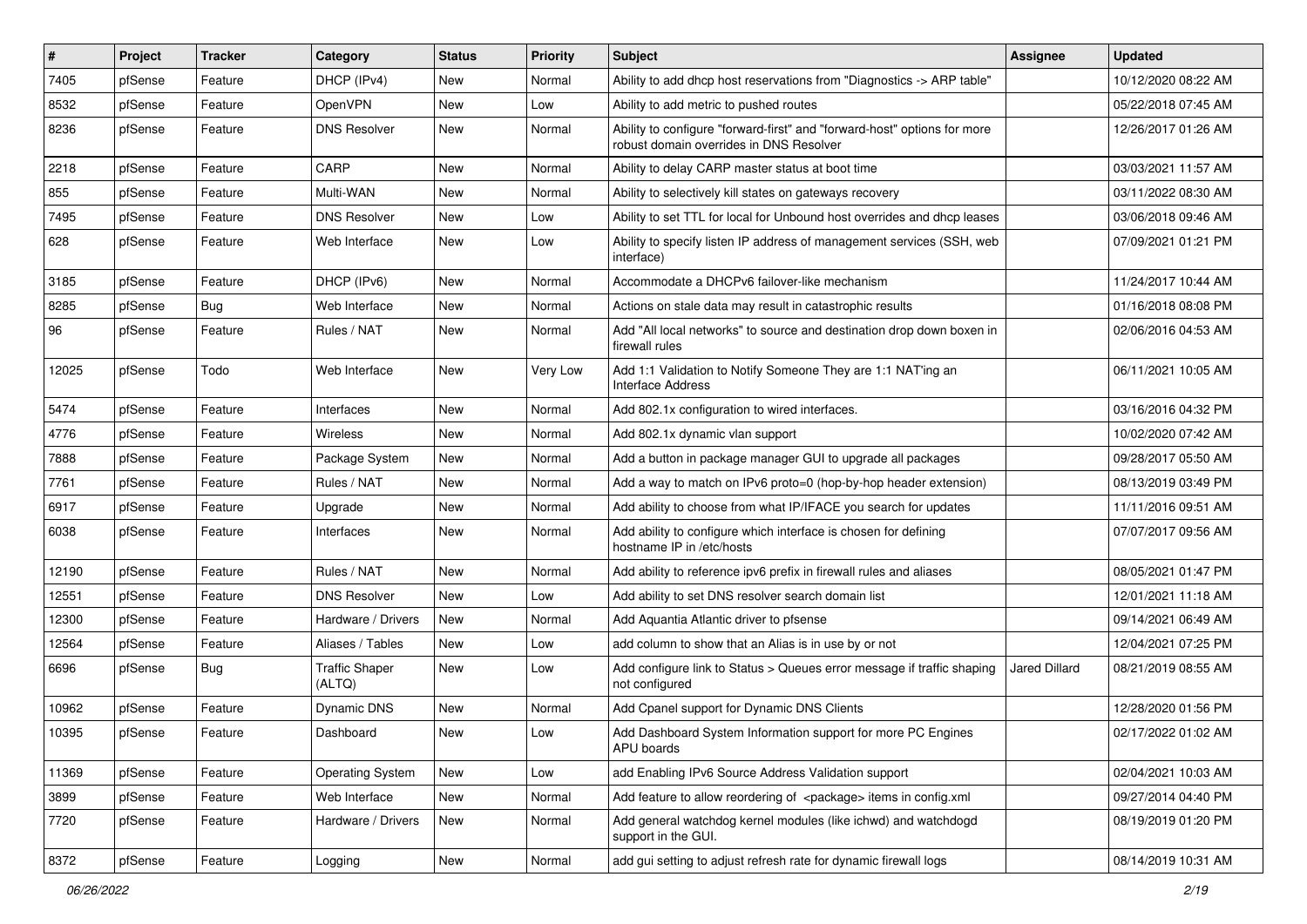| $\vert$ # | Project | <b>Tracker</b> | Category                        | <b>Status</b> | <b>Priority</b> | <b>Subject</b>                                                                            | <b>Assignee</b> | <b>Updated</b>      |
|-----------|---------|----------------|---------------------------------|---------------|-----------------|-------------------------------------------------------------------------------------------|-----------------|---------------------|
| 4628      | pfSense | Feature        | Web Interface                   | New           | Normal          | Add GUI to manage loader tunables (e.g. loader.conf.local)                                |                 | 09/16/2015 04:28 PM |
| 13244     | pfSense | Feature        | Web Interface                   | New           | Normal          | Add help text under Timezone settings in the GUI                                          |                 | 06/03/2022 01:00 PM |
| 6412      | pfSense | Feature        | <b>Operating System</b>         | New           | Normal          | Add includedir directive for /var/etc/xinet.d to xinetd configuration                     |                 | 08/13/2019 01:23 PM |
| 746       | pfSense | Feature        | Rules / NAT                     | New           | Normal          | Add interface group to source/dest drop downs                                             |                 | 07/19/2010 05:10 PM |
| 12459     | pfSense | Todo           | Virtual IP Addresses   New      |               | Normal          | Add IP Alias subnet input validation                                                      |                 | 10/15/2021 09:35 AM |
| 7626      | pfSense | Feature        | Interfaces                      | New           | Normal          | Add IPoE support for WAN                                                                  |                 | 01/01/2022 12:31 AM |
| 12370     | pfSense | Feature        | Rules / NAT                     | New           | Low             | Add limiters to Queue column on firewall rule list                                        |                 | 09/14/2021 07:37 AM |
| 5307      | pfSense | Feature        | <b>RRD Graphs</b>               | New           | Low             | Add logarithmic scale option to RRD graphs                                                |                 | 10/14/2015 07:37 AM |
| 1136      | pfSense | Feature        | Rules / NAT                     | New           | Normal          | Add logic to automatically avoid route-to for static route networks                       |                 | 10/09/2018 05:11 AM |
| 8558      | pfSense | Feature        | Web Interface                   | New           | Normal          | Add more table sorting in various UI pages                                                |                 | 08/21/2019 09:14 AM |
| 290       | pfSense | Feature        | Multi-WAN                       | New           | Low             | Add Multi-WAN awareness to UPnP                                                           |                 | 01/06/2016 05:24 PM |
| 753       | pfSense | Feature        | OpenVPN                         | New           | Normal          | Add OpenVPN foreign_option support                                                        |                 | 09/02/2019 10:38 AM |
| 13009     | pfSense | Feature        | <b>OpenVPN</b>                  | New           | Normal          | Add option for multiple remote addresses to OpenVPN Client                                |                 | 03/31/2022 12:42 PM |
| 7800      | pfSense | Feature        | Logging                         | New           | Normal          | Add option for state logging                                                              |                 | 08/13/2019 03:51 PM |
| 11056     | pfSense | Feature        | Interfaces                      | <b>New</b>    | Normal          | Add option to disable flow-control on interfaces in GUI                                   |                 | 11/11/2020 04:41 PM |
| 4098      | pfSense | Feature        | Authentication                  | New           | Normal          | Add option to force a password change on login                                            |                 | 08/21/2019 10:31 AM |
| 8330      | pfSense | Feature        | DHCP (IPv4)                     | New           | Normal          | add options for ddns-local-address statements                                             |                 | 04/27/2021 12:31 PM |
| 3882      | pfSense | Feature        | Web Interface                   | New           | Normal          | Add OUI database to the base system, remove dependency on nmap                            |                 | 03/08/2018 06:44 PM |
| 2771      | pfSense | Feature        | Rules / NAT                     | New           | Normal          | Add packet tracing simulator                                                              |                 | 08/13/2019 12:24 PM |
| 10839     | pfSense | Feature        | <b>Traffic Shaper</b><br>(ALTQ) | New           | Normal          | Add popular messengers to the Traffic Shaper Wizard                                       |                 | 08/18/2020 10:07 AM |
| 5360      | pfSense | Feature        | UPnP/NAT-PMP                    | New           | Normal          | Add possibility to configure independent "UPnP & NAT-PMP"<br>instances                    |                 | 10/31/2015 04:25 AM |
| 6804      | pfSense | Feature        | Diagnostics                     | New           | Very Low        | Add row counter into Diagnostics -> Edit File                                             |                 | 08/20/2019 03:44 PM |
| 9060      | pfSense | Feature        | Logging                         | New           | Normal          | add rule name filtering field for firewall log viewer                                     |                 | 08/14/2019 12:38 PM |
| 4997      | pfSense | Feature        | Rules / NAT                     | New           | Normal          | Add setting option to choose default log action for new firewall rules                    |                 | 08/20/2019 03:29 PM |
| 1979      | pfSense | Feature        | Aliases / Tables                | New           | Normal          | Add some default read-only system aliases                                                 | Jim Pingle      | 08/21/2019 11:01 AM |
| 9222      | pfSense | Feature        | Authentication                  | New           | Normal          | Add sshguard log when release an IP                                                       |                 | 08/14/2019 01:00 PM |
| 13058     | pfSense | Todo           | Rules / NAT                     | New           | Normal          | Add static routes and directly connected networks back to policy route<br>negation rules  |                 | 04/13/2022 08:05 AM |
| 5525      | pfSense | Feature        | OpenVPN                         | New           | Normal          | Add static routes for OpenVPN client remote peer addresses when<br>using non-default WANs |                 | 11/25/2015 08:44 AM |
| 13296     | pfSense | Feature        | DHCP (IPv6)                     | New           | Normal          | Add support for DHCP6 OPTION_PD_EXCLUDE (RFC 6603)                                        |                 | 06/24/2022 10:10 PM |
| 13260     | pfSense | Feature        | Authentication                  | New           | Normal          | Add support for OpenVPN static-challenge                                                  |                 | 06/09/2022 02:04 PM |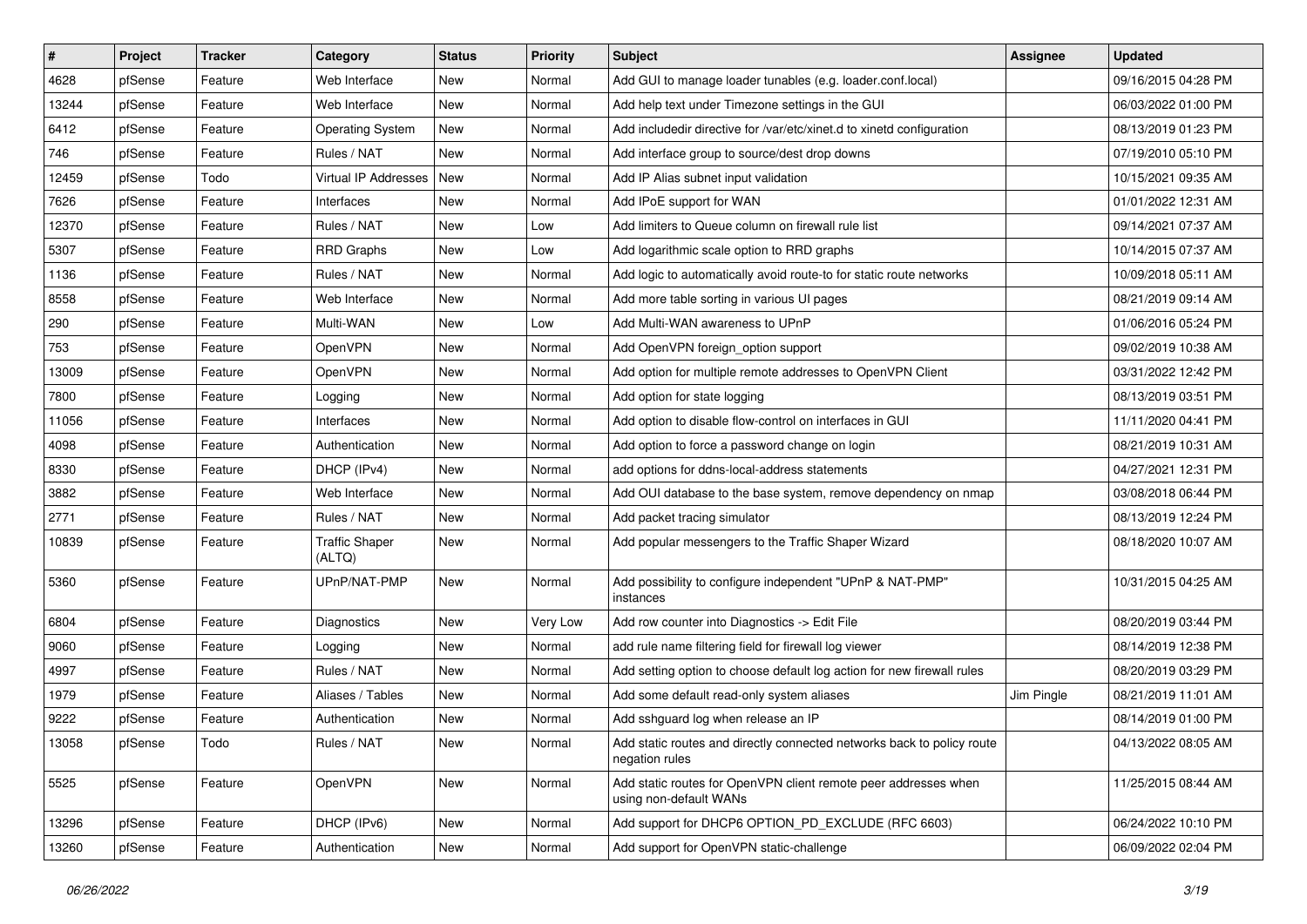| $\sharp$ | Project | <b>Tracker</b> | Category                | <b>Status</b> | <b>Priority</b> | <b>Subject</b>                                                                                                   | <b>Assignee</b> | <b>Updated</b>      |
|----------|---------|----------------|-------------------------|---------------|-----------------|------------------------------------------------------------------------------------------------------------------|-----------------|---------------------|
| 12139    | pfSense | Feature        | <b>DNS Forwarder</b>    | New           | Normal          | Add support in for specifying a DNSMASQ configuration file                                                       |                 | 07/16/2021 09:45 PM |
| 10223    | pfSense | Feature        | Interfaces              | New           | Normal          | Add the ability to create additional loopback interfaces                                                         |                 | 12/15/2020 04:35 PM |
| 12521    | pfSense | Feature        | <b>Operating System</b> | New           | Very Low        | Add the BBR2, QUIC, RACK Congestion Control (CC) protocols                                                       |                 | 11/15/2021 07:40 AM |
| 7922     | pfSense | Feature        | Rules / NAT             | New           | Normal          | Add the option to select the ISP IPv6 Delegated Prefix as a destination<br>in firewall rules                     |                 | 10/10/2017 06:36 PM |
| 12676    | pfSense | Feature        | Rules / NAT             | New           | Normal          | Add the Tagged option on the Port Forward rules edit page                                                        |                 | 01/11/2022 05:52 AM |
| 4374     | pfSense | Feature        | Notifications           | New           | Low             | Add timestamps to notification e-mails                                                                           |                 | 02/05/2015 12:43 AM |
| 10514    | pfSense | Feature        | Web Interface           | New           | Normal          | Add to every page an unparsed Notes field for administrative<br>reference                                        |                 | 04/30/2020 06:32 PM |
| 9800     | pfSense | Feature        | Hardware / Drivers      | New           | Normal          | Add toggle for net.isr.dispatch=deferred in GUI                                                                  |                 | 09/29/2019 06:18 AM |
| 7181     | pfSense | Feature        | Rules / NAT             | <b>New</b>    | Low             | Add Top and Add Bottom on Seperator                                                                              |                 | 08/21/2019 08:55 AM |
| 9591     | pfSense | Feature        | Rules / NAT             | New           | Normal          | Add under firewall rules a search box                                                                            |                 | 08/14/2019 02:39 PM |
| 7852     | pfSense | Feature        | <b>DNS Resolver</b>     | New           | Normal          | Add views support to Unbound GUI                                                                                 |                 | 09/11/2017 12:26 PM |
| 12905    | pfSense | <b>Bug</b>     | Web Interface           | New           | Normal          | Add VLAN Re-assignment to Import Interface Mismatch Wizard                                                       |                 | 03/07/2022 08:05 AM |
| 11280    | pfSense | Todo           | WireGuard               | New           | Normal          | Add WireGuard to ALTQ list                                                                                       |                 | 04/27/2021 12:32 PM |
| 6517     | pfSense | Bug            | <b>IPsec</b>            | Confirmed     | Normal          | Adding mobile IPsec phase 2 entries requires restart of strongswan                                               |                 | 06/21/2016 11:04 PM |
| 9123     | pfSense | <b>Bug</b>     | Interfaces              | Feedback      | Very High       | Adding/configuring vlan on ixl-devices causes ag add macvlan err<br>$-53$ , aq error 14                          | Luiz Souza      | 05/16/2022 07:57 AM |
| 4899     | pfSense | Feature        | DHCP (IPv4)             | New           | Normal          | Additional BOOTP/DHCP Options should allow a force option                                                        |                 | 01/02/2018 02:24 PM |
| 790      | pfSense | Feature        | <b>Operating System</b> | New           | Normal          | Advanced options for dnsclient (resolv.conf)                                                                     |                 | 04/21/2022 12:39 PM |
| 9654     | pfSense | Bug            | <b>DNS Resolver</b>     | New           | Normal          | After reboot, the DNS resolver must be restarted before it will<br>advertise the ipv6 DNS address of the router. |                 | 11/20/2020 03:12 AM |
| 9296     | pfSense | Bug            | Aliases / Tables        | Confirmed     | Low             | Alias content is sometimes incomplete when mixing FQDN and IP<br>address                                         | Reid Linnemann  | 06/18/2022 03:12 PM |
| 12708    | pfSense | Bug            | Aliases / Tables        | New           | Normal          | alias with non resolving DNS entry breaks underlying pf table                                                    |                 | 02/20/2022 06:13 PM |
| 4195     | pfSense | Feature        | Aliases / Tables        | New           | Low             | Aliases: sections                                                                                                |                 | 08/21/2019 11:01 AM |
| 6457     | pfSense | Feature        | Installer               | New           | Normal          | Allow ability to configure AWS EC2 AMI via userdata                                                              |                 | 09/21/2020 02:54 PM |
| 946      | pfSense | Feature        | <b>IPsec</b>            | New           | Normal          | Allow aliases to be used to define IPsec phase 2 networks                                                        |                 | 04/21/2022 12:39 PM |
| 4989     | pfSense | Feature        | <b>IPsec</b>            | New           | Normal          | Allow all valid strongswan remote gateway options in gui                                                         |                 | 08/20/2015 02:57 PM |
| 3862     | pfSense | Feature        | <b>IGMP Proxy</b>       | New           | Normal          | Allow configuration of IGMP proxy's 'quickleave' parameter from the<br>web interface                             |                 | 04/05/2016 03:24 AM |
| 3552     | pfSense | Feature        | PPP Interfaces          | New           | Normal          | Allow configuring link keep-alive value in PPP                                                                   |                 | 05/14/2014 10:26 AM |
| 12600    | pfSense | Feature        | Aliases / Tables        | New           | Normal          | allow custom mask for a network alias created from a FQDN                                                        |                 | 12/15/2021 10:50 AM |
| 11927    | pfSense | Feature        | DHCP (IPv4)             | Feedback      | Normal          | Allow DHCP not to serve a gateway - small fix                                                                    |                 | 01/03/2022 04:17 PM |
| 6776     | pfSense | Feature        | Rules / NAT             | New           | Normal          | Allow disabling of "filter rule association" by default                                                          |                 | 08/17/2021 10:56 AM |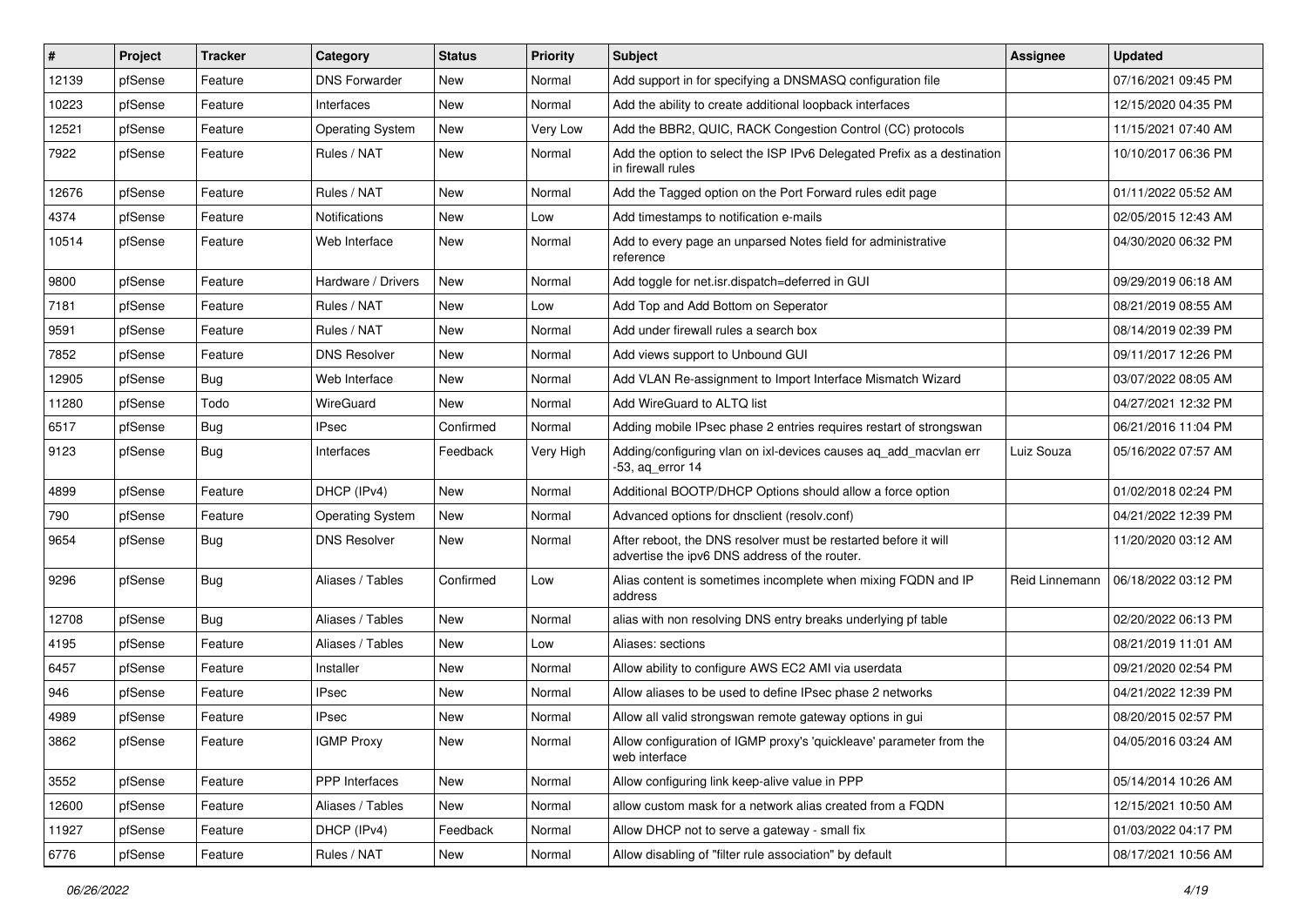| #     | Project | <b>Tracker</b> | Category           | <b>Status</b>                 | <b>Priority</b> | <b>Subject</b>                                                                                          | <b>Assignee</b>      | <b>Updated</b>      |
|-------|---------|----------------|--------------------|-------------------------------|-----------------|---------------------------------------------------------------------------------------------------------|----------------------|---------------------|
| 9063  | pfSense | Feature        | Dynamic DNS        | New                           | Normal          | Allow dynamic DNS client entry to specify which Check IP service to<br>use                              |                      | 10/24/2018 11:53 AM |
| 3623  | pfSense | Feature        | Package System     | New                           | Normal          | Allow each package to choose if it is restarted on interface events                                     |                      | 04/26/2014 01:00 PM |
| 5825  | pfSense | Feature        | Authentication     | New                           | Normal          | Allow EAP-RADIUS for authentication servers                                                             |                      | 08/21/2019 10:32 AM |
| 4501  | pfSense | Feature        | Notifications      | New                           | Normal          | Allow email report to send multiple destination                                                         |                      | 02/06/2016 04:07 AM |
| 5629  | pfSense | Bug            | <b>IPsec</b>       | New                           | Normal          | Allow for IPsec configuration using certs without a CA                                                  |                      | 12/31/2021 05:21 PM |
| 4165  | pfSense | Feature        | Rules / NAT        | New                           | Low             | Allow for security zones when defining interfaces and firewall rules.                                   |                      | 02/06/2016 04:35 AM |
| 4234  | pfSense | Feature        | <b>IPsec</b>       | Assigned                      | Low             | allow for strict user <> cn validation of mobile ipsec users when using<br>rsa+xauth                    |                      | 01/24/2017 06:11 AM |
| 6796  | pfSense | Feature        | Interfaces         | New                           | Normal          | Allow hostnames as GRE and GIF endpoints                                                                |                      | 08/13/2019 02:35 PM |
| 7971  | pfSense | Feature        | Captive Portal     | New                           | Normal          | Allow import, export and synchronization of MACs under Captive<br>Portal service                        |                      | 10/19/2017 04:56 AM |
| 2693  | pfSense | Feature        | Console Menu       | New                           | Normal          | Allow mapping mapping non-physical interfaces via console                                               | <b>Mathieu Simon</b> | 11/27/2012 03:00 PM |
| 1268  | pfSense | Feature        | Certificates       | New                           | Normal          | Allow mass renewing of certs                                                                            |                      | 11/01/2019 03:17 PM |
| 6956  | pfSense | Feature        | Captive Portal     | New                           | Normal          | Allow more control over concurrent logins                                                               |                      | 11/23/2016 12:01 PM |
| 371   | pfSense | Feature        | Rules / NAT        | New                           | Normal          | Allow moving of bogon and RFC 1918 rules                                                                |                      | 02/06/2016 04:53 AM |
| 10890 | pfSense | Feature        | Interfaces         | New                           | Normal          | Allow multiple assigned interfaces to track status of a single switch<br>port                           |                      | 09/14/2020 07:20 AM |
| 11438 | pfSense | Feature        | Hardware / Drivers | New                           | Low             | Allow multiple cryptographic accelerator modules to be loaded at the<br>same time                       |                      | 02/18/2021 12:40 PM |
| 6604  | pfSense | Feature        | <b>NTPD</b>        | New                           | Normal          | Allow NTP server list to be overridden by DHCP/PPP                                                      |                      | 08/13/2019 01:39 PM |
| 13094 | pfSense | Feature        | Packet Capture     | <b>Pull Request</b><br>Review | Normal          | Allow packet capture filtering in tagged packets                                                        | Marcos<br>Mendoza    | 04/24/2022 06:06 PM |
| 7078  | pfSense | Feature        | <b>OpenVPN</b>     | New                           | Low             | Allow reordering of client specific overrides in OpenVPN                                                |                      | 11/21/2019 02:48 PM |
| 8458  | pfSense | Feature        | Dashboard          | New                           | Low             | Allow reordering of interface widget                                                                    |                      | 08/14/2019 10:52 AM |
| 2479  | pfSense | Feature        | Dashboard          | New                           | Normal          | Allow reordering of the traffic graphs on the dashboard                                                 |                      | 06/08/2012 04:13 PM |
| 1935  | pfSense | Feature        | Rules / NAT        | New                           | Normal          | Allow rule with max-src-conn-* options to make conditional use of<br>"overload <virusprot>"</virusprot> |                      | 10/07/2011 09:31 AM |
| 8178  | pfSense | Feature        | Package System     | New                           | Normal          | Allow setting attributes for form elements in package XML                                               |                      | 12/09/2017 07:48 PM |
| 12077 | pfSense | Feature        | Gateways           | New                           | Normal          | Allow stick-connections per gateway group                                                               |                      | 06/24/2021 08:45 AM |
| 10468 | pfSense | Feature        | Web Interface      | New                           | Normal          | Allow to download log files from WebGUI                                                                 |                      | 04/17/2020 06:17 AM |
| 10258 | pfSense | Feature        | Certificates       | New                           | Very Low        | allow to sign CA                                                                                        |                      | 02/20/2020 04:20 AM |
| 12473 | pfSense | Feature        | <b>IPsec</b>       | New                           | Normal          | Allow user adjustment of IPsec Keep Alive periodic checks                                               |                      | 12/22/2021 05:59 AM |
| 10843 | pfSense | Feature        | Authentication     | New                           | Normal          | Allow user manager settings to specify multiple authentication servers                                  |                      | 01/13/2022 07:22 AM |
| 7216  | pfSense | Feature        | Web Interface      | New                           | Normal          | Allow user to choose date display format                                                                | <b>Phillip Davis</b> | 02/02/2018 04:20 PM |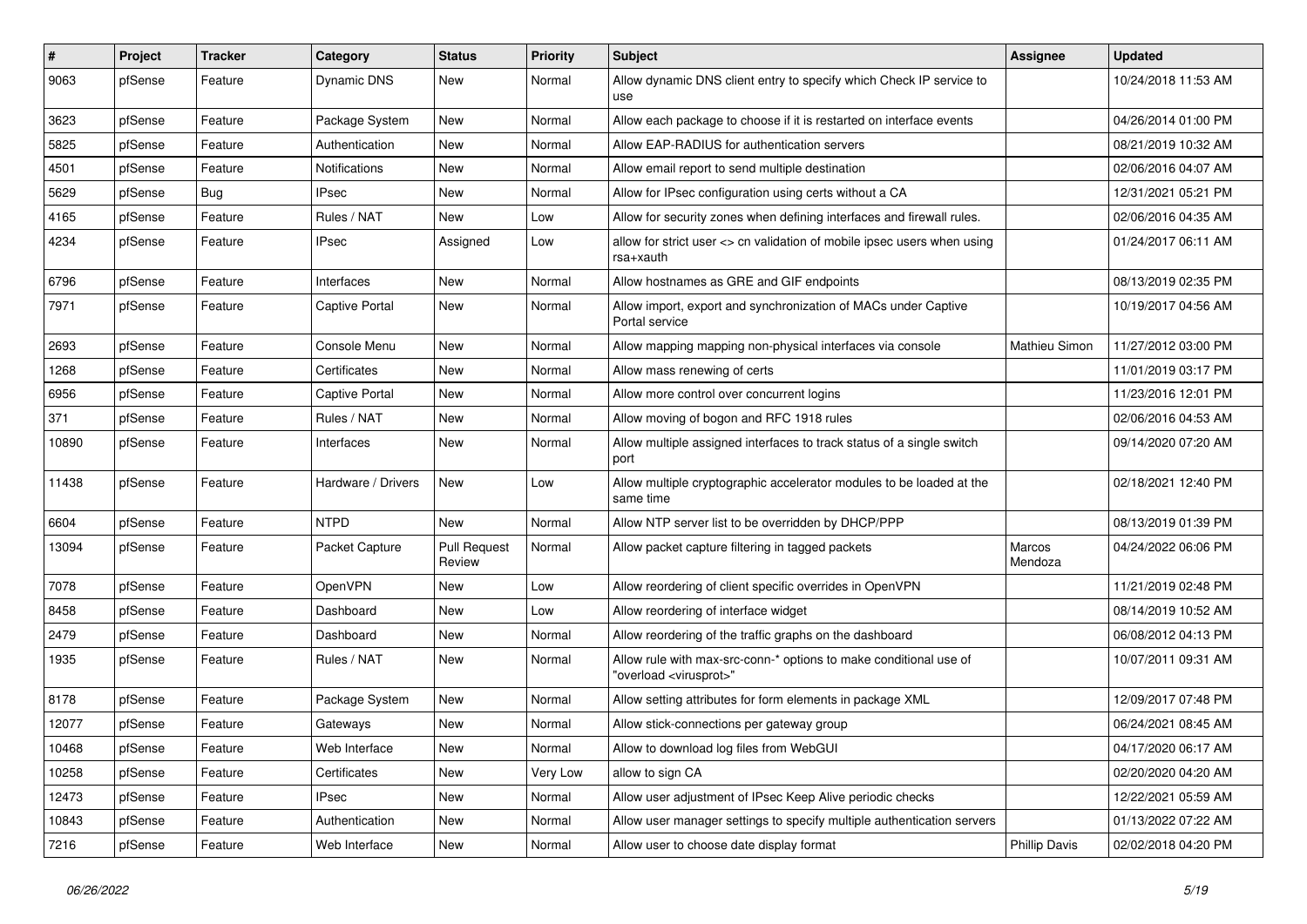| $\#$  | <b>Project</b> | <b>Tracker</b> | Category                        | <b>Status</b> | <b>Priority</b> | <b>Subject</b>                                                                              | <b>Assignee</b> | <b>Updated</b>      |
|-------|----------------|----------------|---------------------------------|---------------|-----------------|---------------------------------------------------------------------------------------------|-----------------|---------------------|
| 8483  | pfSense        | Feature        | <b>Traffic Shaper</b><br>(ALTQ) | New           | Normal          | Allow user to choose order of Queues status                                                 |                 | 08/21/2019 09:12 AM |
| 11757 | pfSense        | Feature        | <b>XMLRPC</b>                   | <b>New</b>    | Normal          | Allow XMLRPC sync to bypass default auth server in favor of local<br>database               |                 | 03/30/2021 03:18 PM |
| 13215 | pfSense        | Bug            | <b>Captive Portal</b>           | Assigned      | Normal          | Allowed MAC/IP/Hostname traffic counts for authorized users                                 | Reid Linnemann  | 05/31/2022 05:31 PM |
| 12903 | pfSense        | Feature        | Notifications                   | New           | Normal          | alternative authentication methods for email notifications?                                 |                 | 03/07/2022 07:52 AM |
| 4406  | pfSense        | <b>Bug</b>     | <b>Operating System</b>         | Confirmed     | Normal          | ALTQ problems with wireless cloned interfaces                                               | Luiz Souza      | 11/19/2015 12:06 AM |
| 10765 | pfSense        | Bug            | Authentication                  | New           | Normal          | Ampersands in Idap_extended_query are escaped twice                                         |                 | 09/02/2020 07:55 AM |
| 12632 | pfSense        | Bug            | Gateways                        | <b>New</b>    | High            | Assigning a /30 WAN IP address at the console does not save the<br>gateway correctly        |                 | 05/17/2022 02:28 PM |
| 13289 | pfSense        | Bug            | Backup / Restore                | <b>New</b>    | Low             | Attempting to restore a 0 byte "config.xml" prints an error that the file<br>cannot be read |                 | 06/20/2022 10:46 AM |
| 7757  | pfSense        | Bug            | Backup / Restore                | <b>New</b>    | Normal          | Auto Config Backup fails to upload unless Default Gateway is up                             |                 | 08/16/2019 12:47 PM |
| 12553 | pfSense        | Feature        | Backup / Restore                | <b>New</b>    | Normal          | Auto Config Backup: Allow selecting multiple backups for deletion                           |                 | 02/22/2022 04:27 AM |
| 7602  | pfSense        | Feature        | <b>Operating System</b>         | <b>New</b>    | Normal          | Auto-Create bootable USB for recovery                                                       |                 | 08/13/2019 09:50 AM |
| 7688  | pfSense        | Feature        | Backup / Restore                | New           | Low             | AutoConfigBackup - Info Icon - username only                                                |                 | 10/22/2017 10:46 AM |
| 9775  | pfSense        | Feature        | Backup / Restore                | New           | Normal          | AutoConfigBackup - Rolling per day/hour cap on changes, retention<br>policy                 |                 | 09/20/2019 09:19 AM |
| 4681  | pfSense        | Feature        | Backup / Restore                | <b>New</b>    | Normal          | AutoConfigBackup make a way to easily download a saved backup                               |                 | 08/16/2019 12:46 PM |
| 3053  | pfSense        | Feature        | Captive Portal                  | New           | Normal          | Automatically add DHCP static addresses to CP passthru-mac                                  |                 | 06/21/2013 11:54 AM |
| 2443  | pfSense        | Feature        | PPP Interfaces                  | <b>New</b>    | Normal          | Automatically start 3G usb interfaces upon plugin                                           |                 | 05/20/2012 05:37 PM |
| 11588 | pfSense        | Feature        | WireGuard                       | New           | Low             | Automatically suggest next IP address in Wireguard interface subnet<br>when creating a peer |                 | 12/22/2021 03:35 AM |
| 5735  | pfSense        | Feature        | Aliases / Tables                | <b>New</b>    | Very Low        | Automaticaly add DHCP leases to alias list or make it readable in<br>selected fields        |                 | 08/21/2019 11:01 AM |
| 6390  | pfSense        | Todo           | Dashboard                       | <b>New</b>    | Low             | Autoscale from Traffic Graph not correct size (big graphs)                                  |                 | 05/23/2016 01:38 PM |
| 10000 | pfSense        | Bug            | Dynamic DNS                     | New           | Normal          | Azure Dynamic DNS A and AAAA Records for Apex Zone                                          |                 | 03/31/2020 09:03 AM |
| 13187 | pfSense        | Documentation  | Upgrade                         | New           | Normal          | Azure Frequently asked questions                                                            |                 | 05/20/2022 06:52 AM |
| 6608  | pfSense        | Feature        | Backup / Restore                | <b>New</b>    | Low             | backup and restore dhcp                                                                     |                 | 07/13/2016 04:09 PM |
| 11110 | pfSense        | Bug            | Backup / Restore                | New           | Normal          | Backup file should be checked before restoring a specific area                              |                 | 12/05/2020 02:50 PM |
| 286   | pfSense        | Feature        | Backup / Restore                | New           | Normal          | Backup/restore users individually                                                           |                 | 01/09/2021 03:48 PM |
| 12504 | pfSense        | Bug            | Interfaces                      | <b>New</b>    | Normal          | BCM57412 NetXtreme-E 10Gb RDMA Ethernet controller issue                                    |                 | 11/05/2021 04:51 AM |
| 13256 | pfSense        | Feature        | DHCP (IPv4)                     | New           | Normal          | Better handling of duplicate IPs in static DHCP assignments                                 |                 | 06/11/2022 04:51 PM |
| 6333  | pfSense        | <b>Bug</b>     | Gateway Monitoring              | Confirmed     | Normal          | Bootup starts/restarts dpinger multiple times                                               | Luiz Souza      | 11/16/2020 01:11 PM |
| 7182  | pfSense        | Feature        | Dashboard                       | New           | Normal          | Break up System Widget on the Dashboard                                                     |                 | 08/21/2019 08:59 AM |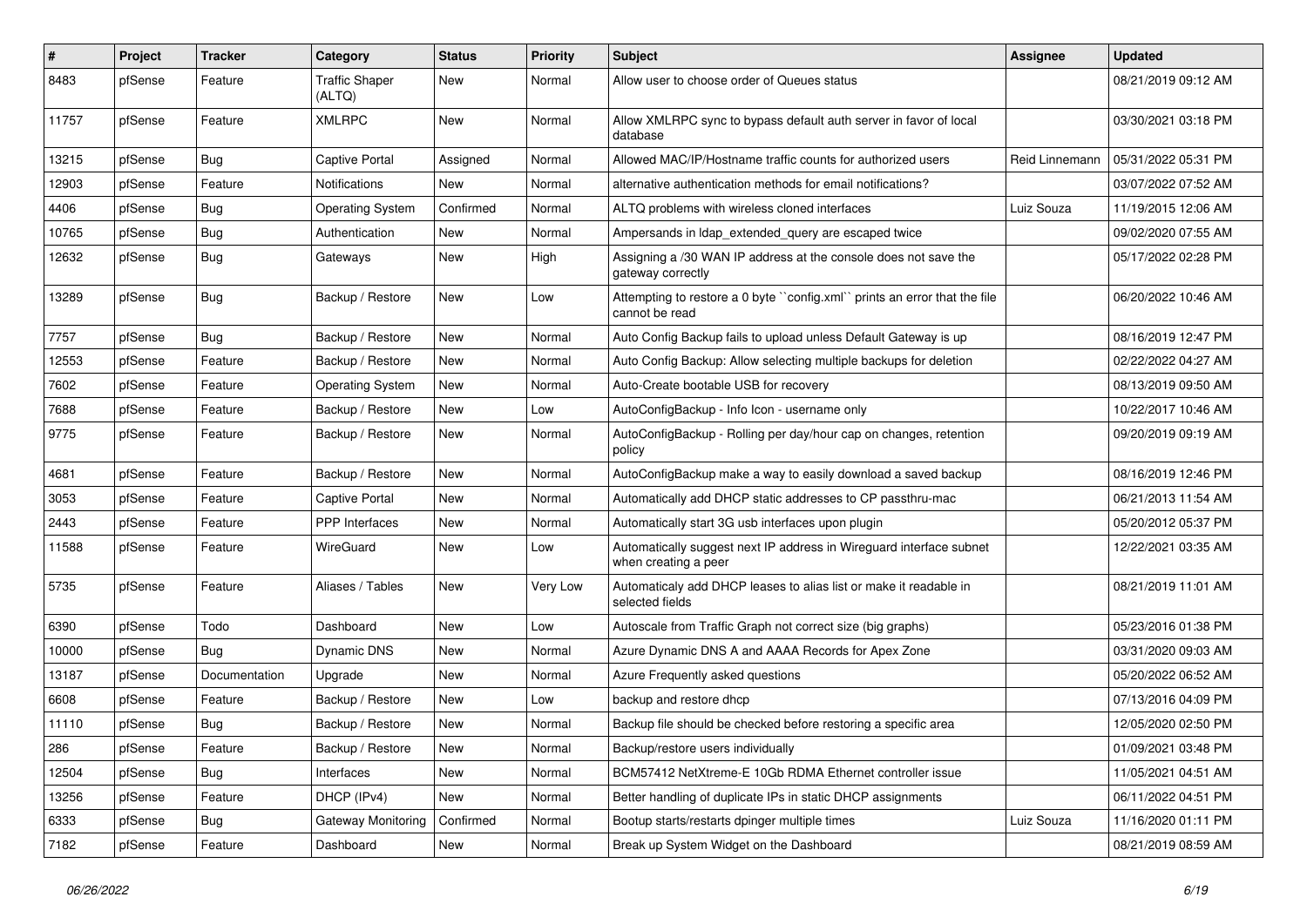| ∦     | Project | <b>Tracker</b> | Category                        | <b>Status</b>                 | <b>Priority</b> | <b>Subject</b>                                                                                                          | <b>Assignee</b>     | <b>Updated</b>      |
|-------|---------|----------------|---------------------------------|-------------------------------|-----------------|-------------------------------------------------------------------------------------------------------------------------|---------------------|---------------------|
| 2386  | pfSense | Feature        | Interfaces                      | <b>Pull Request</b><br>Review | Normal          | Bridge member that is not an assigned interface                                                                         | Viktor Gurov        | 12/02/2020 06:01 AM |
| 6580  | pfSense | Bug            | <b>Operating System</b>         | Confirmed                     | Normal          | Bridge with down member interface sends ICMP unreachables where<br>it shouldn't                                         |                     | 07/05/2016 05:40 PM |
| 11139 | pfSense | Documentation  | Interfaces                      | New                           | Normal          | <b>Bridges and VLANs</b>                                                                                                |                     | 12/07/2020 12:32 PM |
| 13225 | pfSense | <b>Bug</b>     | Interfaces                      | New                           | Normal          | Bridges with QinQ interfaces not properly set up at boot                                                                | <b>Viktor Gurov</b> | 05/27/2022 08:19 AM |
| 13301 | pfSense | Bug            | IPsec                           | <b>Pull Request</b><br>Review | Normal          | Bug #13239 = $(?)$ = #12645 appease not fixed - ipv6 based ipsec vpn<br>tunnel bug found with fgdn remote host          |                     | 06/25/2022 05:41 AM |
| 12144 | pfSense | Bug            | Operating System                | In Progress                   | Normal          | Bug in "df -t" filtering if two filesystems use the same mountpoint                                                     | Mateusz Guzik       | 09/10/2021 10:07 AM |
| 8324  | pfSense | Bug            | Hardware / Drivers              | New                           | Normal          | bxe cards require promisc for OSPF                                                                                      | Luiz Souza          | 05/25/2020 03:19 PM |
| 11925 | pfSense | <b>Bug</b>     | OpenVPN                         | New                           | Normal          | Calling-Station-Id always set to WAN IP                                                                                 |                     | 05/14/2021 09:27 AM |
| 4707  | pfSense | Feature        | Rules / NAT                     | New                           | Normal          | Can't override block port 0 rules in filter.inc                                                                         |                     | 08/13/2019 12:53 PM |
| 12542 | pfSense | Bug            | Virtual IP Addresses            | New                           | Normal          | Cannot assign a same IPv6 Link-Local address to different interfaces                                                    |                     | 11/25/2021 01:41 AM |
| 8263  | pfSense | <b>Bug</b>     | <b>Traffic Shaper</b><br>(ALTQ) | New                           | Normal          | Cannot create a nonlinear `Link Share` service curve because of: "the<br>sum of the child bandwidth higher than parent" |                     | 11/05/2020 07:31 AM |
| 8614  | pfSense | Bug            | DHCP (IPv4)                     | New                           | Normal          | Cannot remove Additional BOOTP/DHCP Options                                                                             |                     | 08/21/2019 09:15 AM |
| 12737 | pfSense | Bug            | Certificates                    | New                           | Normal          | CApath is not defined by default in curl                                                                                |                     | 05/17/2022 02:30 PM |
| 11189 | pfSense | Feature        | Captive Portal                  | New                           | Normal          | Captive Portal - Tarpit option                                                                                          |                     | 12/23/2020 06:44 PM |
| 9970  | pfSense | Feature        | Captive Portal                  | New                           | Low             | Captive Portal and SAML2 Integration                                                                                    | Mauro Braggio       | 10/12/2020 07:39 AM |
| 13226 | pfSense | Bug            | Captive Portal                  | Confirmed                     | Normal          | Captive Portal doesn't disconnect established OpenVPN link                                                              | Reid Linnemann      | 05/30/2022 10:38 AM |
| 1831  | pfSense | Feature        | Captive Portal                  | <b>New</b>                    | Normal          | Captive portal IPv6 support                                                                                             | Reid Linnemann      | 05/25/2022 07:57 AM |
| 1675  | pfSense | Bug            | Captive Portal                  | New                           | Normal          | Captive portal logout problems with pop-up blockers.                                                                    | Jared Dillard       | 03/28/2016 01:37 PM |
| 2963  | pfSense | Feature        | Captive Portal                  | New                           | Normal          | Captive Portal MAC authentication request                                                                               |                     | 08/22/2017 09:09 PM |
| 7553  | pfSense | <b>Bug</b>     | Captive Portal                  | Confirmed                     | Very Low        | Captive portal on a parent interface blocks traffic on VLAN interfaces<br>too                                           |                     | 08/19/2018 03:15 PM |
| 9627  | pfSense | Feature        | Captive Portal                  | New                           | Normal          | Captive Portal only shows authenticated users                                                                           |                     | 08/14/2019 02:48 PM |
| 12357 | pfSense | <b>Bug</b>     | Captive Portal                  | New                           | Normal          | Captive Portal popup Logout button loads full login page in popup<br>when clicked                                       |                     | 10/27/2021 12:10 PM |
| 4724  | pfSense | Feature        | Captive Portal                  | New                           | Low             | Captive Portal Status Add Client Hostname                                                                               |                     | 05/22/2015 08:38 AM |
| 2573  | pfSense | Feature        | Captive Portal                  | New                           | Normal          | Captive Portal support of RADIUS POD (Packet of Disconnect)                                                             |                     | 10/17/2016 03:14 AM |
| 2025  | pfSense | Feature        | Captive Portal                  | New                           | Normal          | Captive Portal: Easy accessible Logout page instead of Logout pop-up<br>window                                          |                     | 02/06/2016 04:59 AM |
| 2545  | pfSense | Feature        | Captive Portal                  | New                           | Low             | CaptivePortal: Custom "Re-authenticate every x minutes"                                                                 |                     | 07/08/2012 05:21 PM |
| 13222 | pfSense | <b>Bug</b>     | UPnP/NAT-PMP                    | New                           | Normal          | CARP IP does not listen for NAT-PMP packets                                                                             |                     | 05/26/2022 02:28 PM |
| 12581 | pfSense | Regression     | DHCP (IPv6)                     | New                           | Normal          | CARP IPv6 assigned address does not get advertised to endpoints<br>with RADV                                            |                     | 12/16/2021 02:34 PM |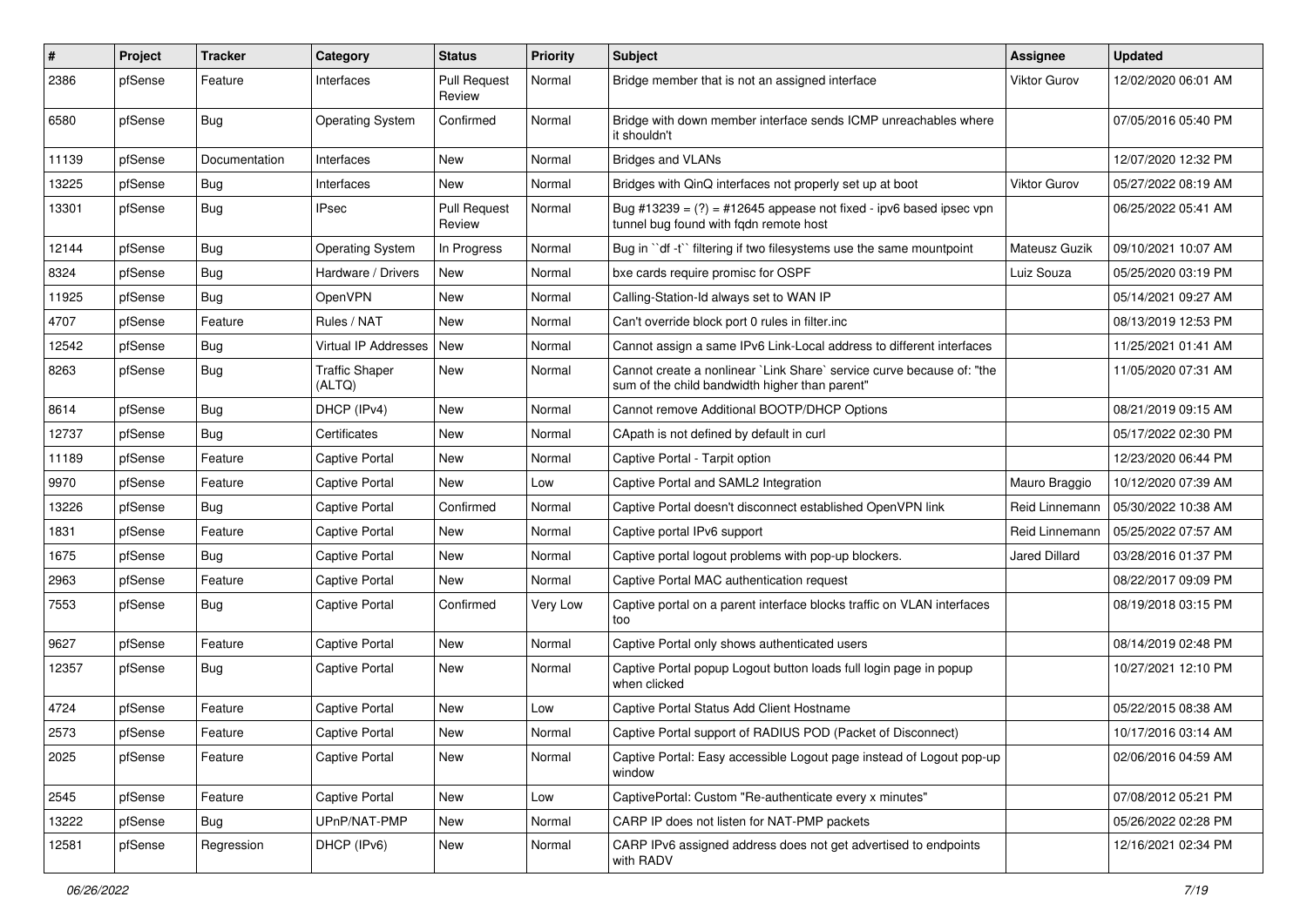| #     | Project | <b>Tracker</b> | Category                     | <b>Status</b>                 | <b>Priority</b> | Subject                                                                                                         | <b>Assignee</b> | <b>Updated</b>      |
|-------|---------|----------------|------------------------------|-------------------------------|-----------------|-----------------------------------------------------------------------------------------------------------------|-----------------|---------------------|
| 4845  | pfSense | <b>Bug</b>     | CARP                         | Confirmed                     | High            | CARP preemption doesn't switch to backup where connectivity<br>between systems is lost but not NIC link         |                 | 07/28/2015 07:55 AM |
| 5567  | pfSense | Feature        | Dashboard                    | New                           | Low             | CARP status widget does not update in real time                                                                 |                 | 08/20/2019 03:33 PM |
| 12382 | pfSense | Regression     | <b>OpenVPN</b>               | New                           | Normal          | Certificate Depth checking creates OpenVPN micro-outages every<br>time a user authenticates after 2.5.2 upgrade |                 | 01/17/2022 04:17 AM |
| 11203 | pfSense | Bug            | Certificates                 | New                           | Normal          | certificate manager very slow                                                                                   |                 | 12/31/2020 11:57 AM |
| 10729 | pfSense | <b>Bug</b>     | Package System               | New                           | Normal          | Certificate verification failed for pkg.freebsd.org                                                             |                 | 07/05/2020 01:12 AM |
| 13294 | pfSense | Feature        | Gateways                     | <b>New</b>                    | Low             | Change gateway name                                                                                             |                 | 06/22/2022 06:07 PM |
| 6624  | pfSense | <b>Bug</b>     | <b>IPsec</b>                 | Confirmed                     | Normal          | changes in IPsec config should down the connection                                                              | Jim Pingle      | 08/02/2021 12:08 PM |
| 13110 | pfSense | <b>Bug</b>     | CARP                         | New                           | Very Low        | changing CARP VIP address does not update outbound NAT interface<br>IP                                          |                 | 05/03/2022 02:52 PM |
| 11169 | pfSense | Feature        | Interfaces                   | New                           | Very Low        | Changing interface index order                                                                                  |                 | 12/17/2020 05:44 AM |
| 12926 | pfSense | <b>Bug</b>     | Interfaces                   | Feedback                      | Normal          | Changing LAGG type on CARP interfaces makes VIPs go to an "init"<br><b>State</b>                                |                 | 03/10/2022 10:52 AM |
| 12183 | pfSense | Regression     | Interfaces                   | <b>New</b>                    | Low             | Changing MAC address for PPP parent interface stopped working                                                   |                 | 04/20/2022 04:16 PM |
| 12539 | pfSense | <b>Bug</b>     | Interfaces                   | <b>New</b>                    | Low             | Changing VLAN ID for LAN interface in assignments silently fails.                                               |                 | 11/23/2021 04:12 AM |
| 13014 | pfSense | <b>Bug</b>     | IPsec                        | New                           | Normal          | Charon vici can get in a bad state                                                                              | Mateusz Guzik   | 05/24/2022 05:05 PM |
| 5786  | pfSense | Bug            | Web Interface                | <b>New</b>                    | Normal          | Check WebConfigurator port for conflicts                                                                        |                 | 04/21/2022 12:39 PM |
| 10645 | pfSense | Feature        | Package System               | New                           | Very Low        | Choosing active repo after restoring config but before starting pkgs<br>auto-installing                         |                 | 09/22/2020 01:04 PM |
| 11625 | pfSense | Feature        | <b>OpenVPN</b>               | <b>New</b>                    | Normal          | Cisco-AVPair aliases support                                                                                    |                 | 03/05/2021 12:35 AM |
| 12922 | pfSense | <b>Bug</b>     | DHCP (IPv4)                  | New                           | Normal          | Classless static routes received on DHCP WAN can override chosen<br>default gateway                             |                 | 03/28/2022 10:08 AM |
| 11363 | pfSense | <b>Bug</b>     | Installer                    | <b>New</b>                    | Normal          | Clean Install 2.5.0 fails due to hardware incompability                                                         |                 | 02/04/2021 11:06 AM |
| 12757 | pfSense | <b>Bug</b>     | Diagnostics                  | <b>Pull Request</b><br>Review | Very Low        | Clean up /etc/inc/filter.inc use of pfctl -F                                                                    |                 | 05/17/2022 02:18 PM |
| 13250 | pfSense | Todo           | DHCP (IPv4)                  | <b>New</b>                    | Very Low        | Clean up DHCP Server option language                                                                            | Jim Pingle      | 06/06/2022 07:32 AM |
| 8694  | pfSense | Feature        | Authentication               | New                           | Very Low        | Client CA Auth for PFSense WebGui                                                                               |                 | 08/21/2019 09:25 AM |
| 12877 | pfSense | <b>Bug</b>     | Dynamic DNS                  | Feedback                      | Normal          | Cloudflare DynDNS fails to update more than two addresses                                                       |                 | 05/29/2022 06:56 PM |
| 12942 | pfSense | <b>Bug</b>     | Gateways                     | New                           | Normal          | Code to kill states for old gateway when reconnecting an interface is<br><i><b>Incorrect</b></i>                | Jim Pingle      | 03/22/2022 01:25 PM |
| 13268 | pfSense | Todo           | Console Menu                 | Ready To Test   Normal        |                 | columns don't align nicely in console with medium-long interface<br>names                                       |                 | 06/12/2022 10:32 PM |
| 7988  | pfSense | Feature        | Web Interface                | New                           | Normal          | Compact Theme based on Compact-RED with the default theme<br>colors.                                            |                 | 10/23/2017 05:34 AM |
| 6602  | pfSense | Feature        | User Manager /<br>Privileges | New                           | Normal          | Config writes denied via "deny config write" permission should notify<br>as such                                |                 | 08/20/2019 03:43 PM |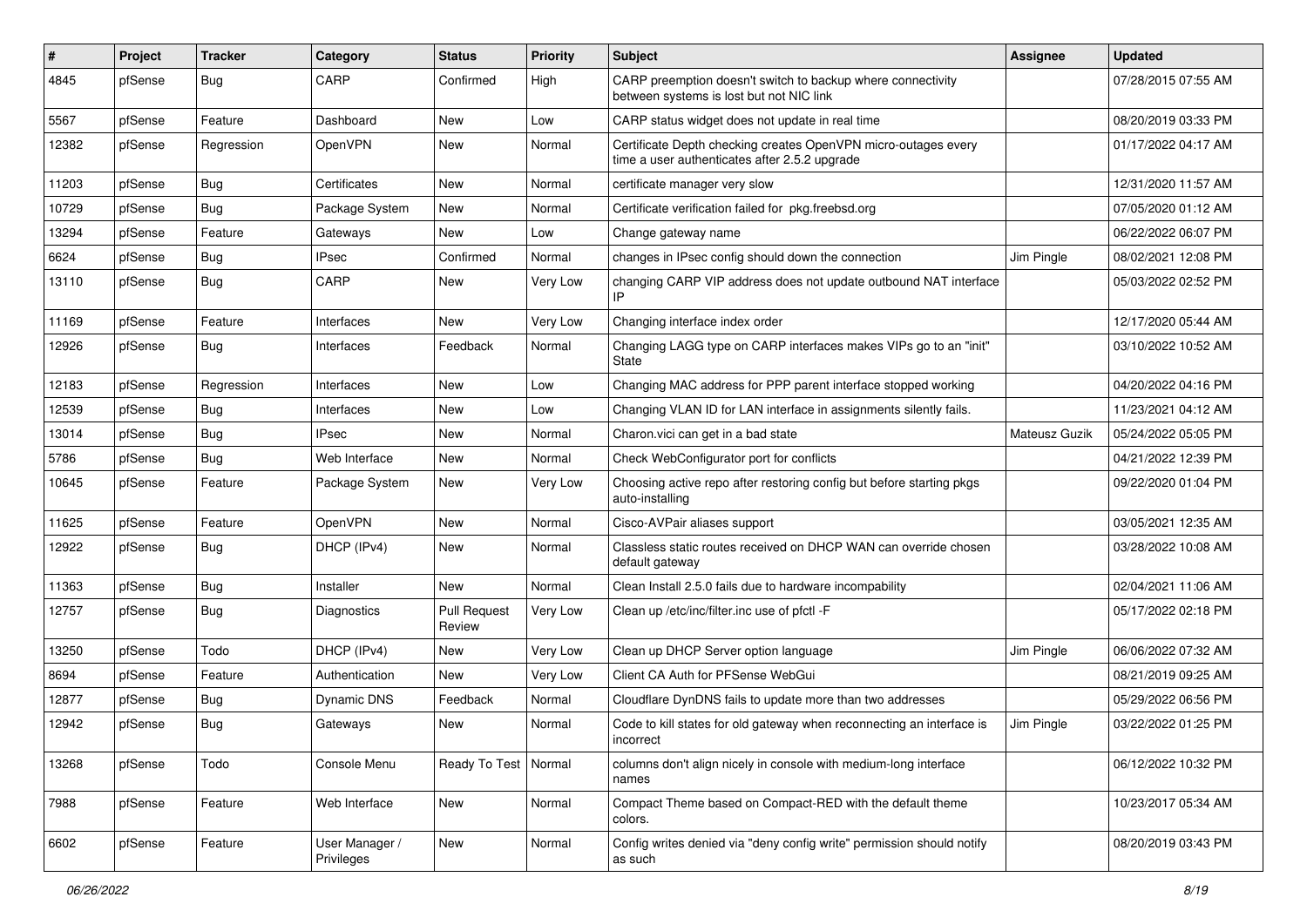| $\vert$ # | Project | <b>Tracker</b> | Category                            | <b>Status</b>          | <b>Priority</b> | <b>Subject</b>                                                                                             | <b>Assignee</b> | <b>Updated</b>      |
|-----------|---------|----------------|-------------------------------------|------------------------|-----------------|------------------------------------------------------------------------------------------------------------|-----------------|---------------------|
| 11270     | pfSense | Feature        | <b>VPN (Multiple</b><br>Types)      | New                    | Low             | Consider integrating Nebula mesh VPN                                                                       |                 | 01/20/2021 03:34 PM |
| 6960      | pfSense | Feature        | DHCP (IPv4)                         | New                    | Normal          | Consider replacing ISC DHCP server with KEA DHCP                                                           |                 | 09/24/2020 01:59 PM |
| 10404     | pfSense | Feature        | <b>NTPD</b>                         | New                    | Normal          | Consider using chrony for NTP services                                                                     |                 | 11/23/2021 06:59 PM |
| 12850     | pfSense | Bug            | Routing                             | New                    | Low             | Console error during boot: "route: route has not been found"                                               |                 | 02/22/2022 08:27 AM |
| 9149      | pfSense | Bug            | Package System                      | New                    | Low             | Continued issues with /tmp and /var in RAM on 2.4                                                          |                 | 11/24/2018 11:56 AM |
| 10530     | pfSense | Bug            | Upgrade                             | New                    | Normal          | Convert config version to be based on product version                                                      |                 | 04/21/2022 12:39 PM |
| 11268     | pfSense | Bug            | Web Interface                       | New                    | Normal          | Cookie named 'id' prevents Edit form fields being set properly                                             |                 | 09/03/2021 06:16 AM |
| 12467     | pfSense | Bug            | Captive Portal                      | New                    | Normal          | CP error on client disconnect after reboot                                                                 |                 | 10/17/2021 05:35 AM |
| 6295      | pfSense | <b>Bug</b>     | <b>Traffic Shaper</b><br>(Limiters) | New                    | Normal          | Crash upon applying CODELQ to untagged parent interface when also   Luiz Souza<br>applied to daughter VLAN |                 | 08/20/2019 02:44 PM |
| 6215      | pfSense | Feature        | Web Interface                       | New                    | Normal          | Create consistent UI for admin access security                                                             |                 | 04/20/2016 03:05 PM |
| 9889      | pfSense | Bug            | Certificates                        | New                    | Very Low        | CRL check for Intermediate CA CRLs fails                                                                   | Jim Pingle      | 11/08/2019 11:03 AM |
| 4472      | pfSense | Feature        | Build / Release                     | New                    | Normal          | Cryptographically sign every (sub-)release                                                                 |                 | 08/13/2019 12:53 PM |
| 6803      | pfSense | Bug            | Web Interface                       | New                    | Normal          | CSRF timeout occurs when it (probably) shouldn't                                                           |                 | 11/03/2016 09:43 PM |
| 7943      | pfSense | Bug            | Web Interface                       | New                    | Normal          | CSS Overflow Fix for Drop Down Menus in webConfigurator                                                    |                 | 11/21/2020 02:54 PM |
| 11352     | pfSense | Bug            | FreeBSD                             | New                    | Low             | CTF types > 2^15 in the pfSense kernel config results in DTrace failing Scott Long                         |                 | 03/17/2021 02:52 AM |
| 5619      | pfSense | Feature        | <b>Operating System</b>             | New                    | Normal          | Curl with ARES support                                                                                     |                 | 08/13/2019 02:56 PM |
| 9677      | pfSense | Bug            | Dashboard                           | New                    | Normal          | Dashboard hangs when widget needs data from a remote host which<br>is down                                 |                 | 08/13/2019 09:15 AM |
| 6614      | pfSense | Bug            | Web Interface                       | Confirmed              | Normal          | Dashboard high CPU usage                                                                                   |                 | 07/14/2016 03:04 PM |
| 8406      | pfSense | Bug            | Dynamic DNS                         | New                    | Normal          | DDNS IPV6 Cloudflare Client does not detect PPOE address                                                   |                 | 03/31/2018 11:56 AM |
| 3534      | pfSense | Feature        | DHCP (IPv4)                         | New                    | Normal          | DDNS using arbitrary zone primary                                                                          |                 | 07/08/2014 11:40 AM |
| 11177     | pfSense | <b>Bug</b>     | Dynamic DNS                         | New                    | Normal          | DDNSv6 not using Check IP Services                                                                         |                 | 12/21/2020 05:02 AM |
| 13159     | pfSense | Todo           | Web Interface                       | New                    | Very Low        | Decrease distance between img-buttons in webGUI to eliminate<br>mistake entry                              |                 | 05/14/2022 06:52 AM |
| 10144     | pfSense | Feature        | Web Interface                       | New                    | Low             | Default Sort Order, DHCP Leases                                                                            |                 | 12/31/2019 06:47 PM |
| 12509     | pfSense | <b>Bug</b>     | OpenVPN                             | New                    | Normal          | Deffered authentication does not work with auth-gen-token<br>external-auth or pusk "auth-token"            |                 | 11/08/2021 04:01 AM |
| 12543     | pfSense | <b>Bug</b>     | Web Interface                       | Feedback               | Normal          | Deleteing a Outbound NAT rule gave me an empty rule and displayed<br>php error in UI.                      |                 | 02/14/2022 04:36 AM |
| 12385     | pfSense | <b>Bug</b>     | Virtual IP Addresses                | Pull Request<br>Review | Normal          | deleteVIP() does not check 1:1 NAT and Outbound NAT rules                                                  | Viktor Gurov    | 05/17/2022 02:21 PM |
| 12451     | pfSense | Bug            | Virtual IP Addresses   New          |                        | Normal          | deleteVIP() does not check RFC2136 Update Source                                                           |                 | 10/13/2021 10:06 AM |
| 13263     | pfSense | <b>Bug</b>     | DHCP (IPv4)                         | New                    | Low             | Deleting a static DHCP entry when the related IP is not in the arp table<br>spams the log                  |                 | 06/10/2022 11:18 AM |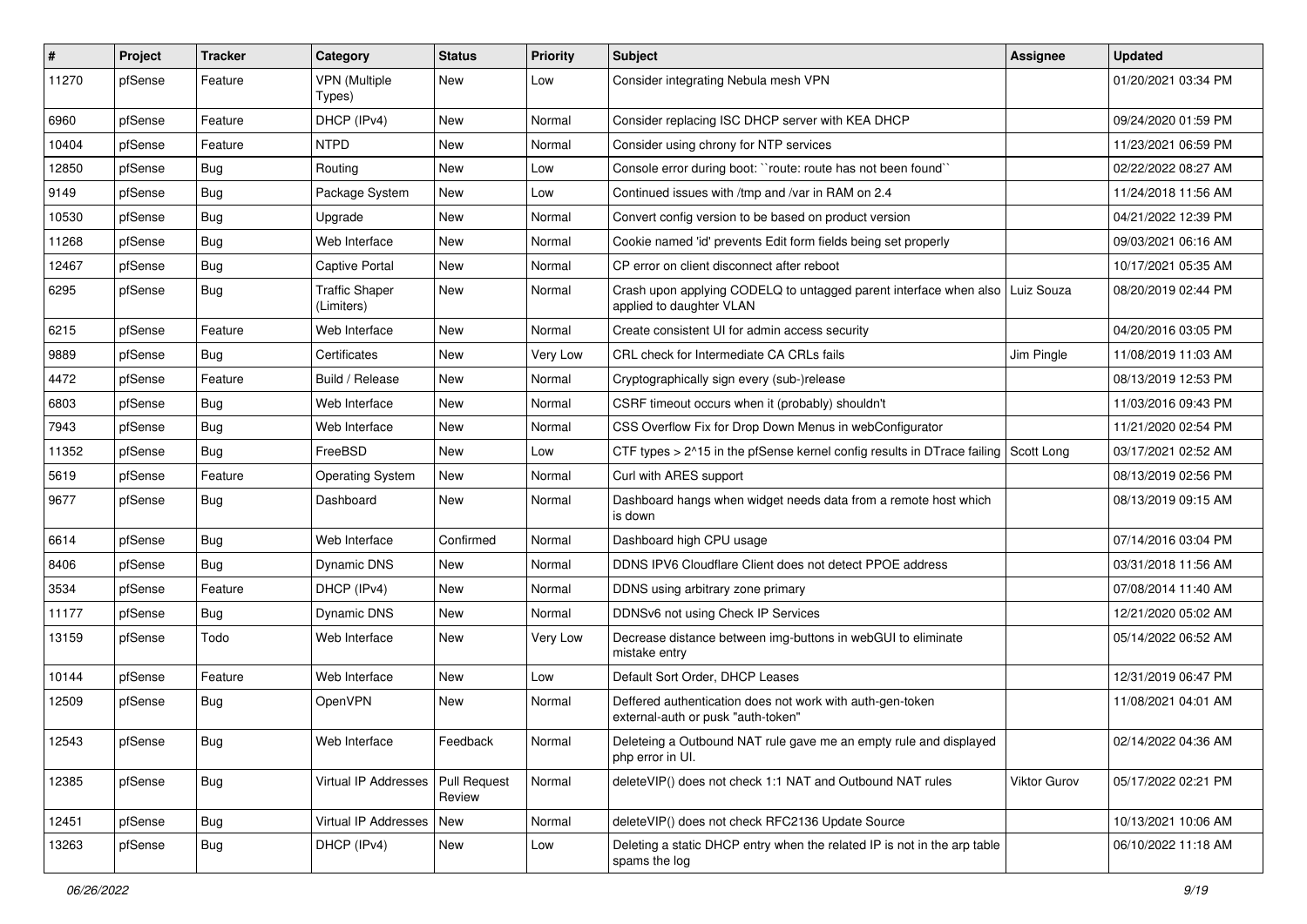| $\vert$ # | Project | <b>Tracker</b> | Category             | <b>Status</b> | <b>Priority</b> | Subject                                                                                          | <b>Assignee</b>     | <b>Updated</b>      |
|-----------|---------|----------------|----------------------|---------------|-----------------|--------------------------------------------------------------------------------------------------|---------------------|---------------------|
| 13102     | pfSense | <b>Bug</b>     | <b>IPsec</b>         | New           | Normal          | Deleting an IPSec tunnel doesn't destroy the SA (SADs/SPDs),<br>causes crash in status_ipsec.php | <b>Viktor Gurov</b> | 05/20/2022 01:07 PM |
| 10822     | pfSense | Bug            | DHCP (IPv6)          | <b>New</b>    | Normal          | Deprecated IPv6 prefix won't be announced as deprecated to clients                               |                     | 08/10/2020 09:23 AM |
| 9384      | pfSense | Bug            | Interfaces           | Confirmed     | Normal          | devd putting "\$" before variable contents when using single quotes                              |                     | 04/21/2022 12:39 PM |
| 13273     | pfSense | <b>Bug</b>     | DHCP (IPv4)          | New           | Normal          | dholient can use conflicting recorded leases                                                     |                     | 06/14/2022 11:07 AM |
| 13217     | pfSense | Bug            | DHCP (IPv4)          | New           | Normal          | dhclient using default pid file location which does not exist                                    | Viktor Gurov        | 05/26/2022 08:09 AM |
| 6845      | pfSense | Feature        | Interfaces           | New           | Normal          | DHCP / DHCPv6 WAN client status page                                                             |                     | 08/19/2019 12:37 PM |
| 6362      | pfSense | <b>Bug</b>     | DHCP (IPv4)          | Confirmed     | Normal          | DHCP Client ID not used                                                                          |                     | 07/09/2021 06:30 AM |
| 8526      | pfSense | Bug            | Interfaces           | New           | Normal          | DHCP client ignores server replies when 802.1q tagging is used                                   |                     | 08/14/2019 10:52 AM |
| 13279     | pfSense | Bug            | Interfaces           | <b>New</b>    | Normal          | DHCP config override affects Gateway installation.                                               |                     | 06/17/2022 07:25 AM |
| 10345     | pfSense | Feature        | DHCP (IPv4)          | New           | Normal          | DHCP lease distinction between online and offline                                                |                     | 03/16/2020 07:56 AM |
| 10250     | pfSense | Feature        | DHCP (IPv4)          | New           | Very Low        | DHCP lease view by interface                                                                     |                     | 02/11/2020 07:47 AM |
| 10280     | pfSense | Feature        | Dashboard            | <b>New</b>    | Low             | <b>DHCP Leases widget</b>                                                                        |                     | 11/07/2020 09:18 PM |
| 12067     | pfSense | <b>Bug</b>     | DHCP (IPv4)          | New           | Very Low        | <b>DHCP Monitoring Statistics Error</b>                                                          |                     | 06/21/2021 08:39 AM |
| 7329      | pfSense | <b>Bug</b>     | <b>DNS Forwarder</b> | <b>New</b>    | Low             | DHCP Not Updating DNS                                                                            |                     | 01/21/2022 09:16 PM |
| 8879      | pfSense | Feature        | DHCP (IPv4)          | New           | Very Low        | DHCP options ADD force options                                                                   |                     | 09/07/2018 09:14 AM |
| 4680      | pfSense | Bug            | <b>DHCP Relay</b>    | New           | Normal          | DHCP relay does not work with DHCP server on other end of<br>OpenVPN tunnel                      |                     | 05/05/2015 06:55 PM |
| 12508     | pfSense | Bug            | <b>DHCP Relay</b>    | <b>New</b>    | Normal          | DHCP Relay over VPN                                                                              |                     | 11/06/2021 11:25 AM |
| 11149     | pfSense | <b>Bug</b>     | <b>DHCP Relay</b>    | New           | Normal          | DHCP relay won't start with DHCP server behind gateway                                           |                     | 03/22/2021 05:13 AM |
| 11004     | pfSense | Feature        | DHCP (IPv4)          | <b>New</b>    | Low             | DHCP reservations with no IP address show entries in DHCP leases                                 |                     | 10/26/2020 07:22 AM |
| 3404      | pfSense | <b>Bug</b>     | DHCP (IPv4)          | New           | Normal          | DHCP Server Fails to Start on Interfaces that are Slow to Come<br><b>Online During Boot</b>      |                     | 02/11/2014 05:09 PM |
| 12947     | pfSense | Bug            | DHCP (IPv6)          | <b>New</b>    | Normal          | DHCP6 client does not take any action if the interface IPv6 address<br>changes during renewal    |                     | 06/19/2022 09:34 PM |
| 8173      | pfSense | Feature        | Interfaces           | <b>New</b>    | Normal          | dhcp6c - RAW Options                                                                             |                     | 05/29/2022 05:34 PM |
| 6691      | pfSense | <b>Bug</b>     | DHCP (IPv6)          | New           | Normal          | dhcp6c quits after only two tries if no response was received                                    |                     | 12/07/2020 04:25 PM |
| 13237     | pfSense | Bug            | DHCP (IPv6)          | New           | Normal          | dhcp6c script cannot be executed safely                                                          |                     | 06/01/2022 11:20 AM |
| 4061      | pfSense | <b>Bug</b>     | DHCP (IPv4)          | Confirmed     | Normal          | dhcpd doesn't send client-hostname to peer, breaking DHCP lease<br>registrations w/HA            |                     | 02/24/2017 08:58 PM |
| 2983      | pfSense | Feature        | DHCP (IPv4)          | <b>New</b>    | Normal          | DHCPD: Add vendor-class-identifier and MAC-OIDs                                                  |                     | 05/29/2020 09:24 PM |
| 12959     | pfSense | <b>Bug</b>     | DHCP (IPv4)          | Feedback      | Normal          | dhcplease process wrongly update host file if client-hostname is empty                           |                     | 03/28/2022 10:26 AM |
| 6051      | pfSense | <b>Bug</b>     | DHCP (IPv6)          | New           | Normal          | DHCPv6 Client Failure for additional WAN Address causes<br>2-seconds-service-restart-loop        |                     | 12/03/2020 01:08 AM |
| 10715     | pfSense | <b>Bug</b>     | <b>DHCP Relay</b>    | New           | Normal          | DHCPv6 relay always uses the "first" IPv6 address of an interface                                |                     | 06/29/2020 05:01 AM |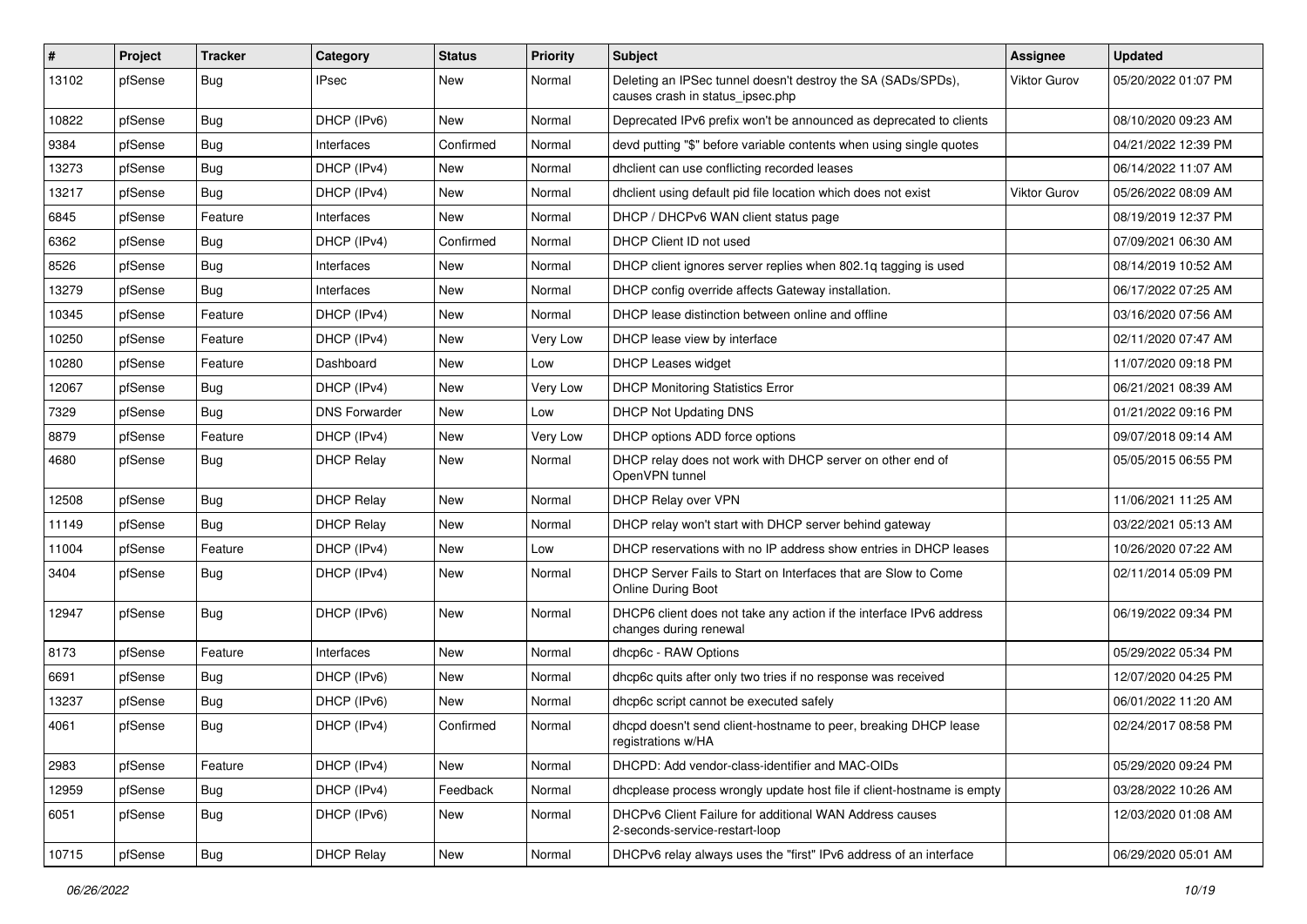| #     | Project | <b>Tracker</b> | Category                            | <b>Status</b> | <b>Priority</b> | Subject                                                                                           | <b>Assignee</b>   | <b>Updated</b>      |
|-------|---------|----------------|-------------------------------------|---------------|-----------------|---------------------------------------------------------------------------------------------------|-------------------|---------------------|
| 5950  | pfSense | Feature        | DHCP (IPv6)                         | New           | Normal          | DHCPv6 Server support for PD of PD-obtained networks                                              |                   | 03/04/2016 03:04 AM |
| 12602 | pfSense | Feature        | Dynamic DNS                         | <b>New</b>    | Normal          | DHCPv6 should allow DDNS Client updates for hosts                                                 |                   | 12/15/2021 11:00 AM |
| 8435  | pfSense | Bug            | Interfaces                          | New           | Normal          | DHCPv6 unusable in certain circumstances (US AT&T Fiber, etc.)                                    |                   | 08/14/2019 10:52 AM |
| 1883  | pfSense | Feature        | <b>Traffic Shaper</b><br>(Limiters) | New           | Normal          | Diag > Limiter Info presentation enhancement                                                      |                   | 08/20/2019 03:46 PM |
| 9343  | pfSense | <b>Bug</b>     | DHCP (IPv4)                         | <b>New</b>    | Normal          | diag arp.php times out with large DHCPD leases table                                              |                   | 08/14/2019 01:19 PM |
| 7590  | pfSense | <b>Bug</b>     | <b>Diagnostics</b>                  | New           | Normal          | diag edit do not save when nothing to sae (in directory browse view)                              |                   | 05/20/2017 05:04 PM |
| 7589  | pfSense | <b>Bug</b>     | Diagnostics                         | <b>New</b>    | Normal          | diag edit.php old print info box                                                                  |                   | 05/20/2017 05:02 PM |
| 7476  | pfSense | <b>Bug</b>     | Logging                             | New           | Normal          | Dirty buffer used to build log messages?                                                          |                   | 04/17/2017 09:51 PM |
| 12782 | pfSense | Todo           | Build / Release                     | New           | Normal          | Disable compatibility flag                                                                        | <b>Brad Davis</b> | 05/17/2022 02:33 PM |
| 10464 | pfSense | Todo           | Upgrade                             | New           | Low             | Disallow package updates when a system update is available                                        |                   | 04/21/2022 12:39 PM |
| 7314  | pfSense | <b>Bug</b>     | <b>RRD Graphs</b>                   | New           | Low             | Discrepancy in ntp monitoring view                                                                |                   | 02/24/2017 08:37 PM |
| 2367  | pfSense | Bug            | Rules / NAT                         | <b>New</b>    | Normal          | display negate rules in firewall rules php and evaluate when added                                |                   | 05/07/2012 06:11 PM |
| 7441  | pfSense | Feature        | DHCP (IPv4)                         | New           | Low             | Display start/end times for Static Mapping leases on DHCP<br>Leases/DHCPv6 Leases                 |                   | 08/21/2019 10:48 AM |
| 13254 | pfSense | <b>Bug</b>     | <b>DNS Resolver</b>                 | <b>New</b>    | Normal          | DNS resolver does not update "unbound.conf" file during link down<br>events                       |                   | 06/08/2022 07:55 AM |
| 1819  | pfSense | Bug            | <b>DNS Resolver</b>                 | New           | Normal          | DNS Resolver Not Registering DHCP Server Specified Domain Name                                    | Luiz Souza        | 04/28/2022 01:53 PM |
| 6103  | pfSense | Feature        | <b>DNS Resolver</b>                 | New           | Normal          | DNS Resolver Outgoing Interfaces should be able to use Gateway<br>Groups                          |                   | 10/21/2019 08:02 AM |
| 11147 | pfSense | Bug            | <b>Dynamic DNS</b>                  | <b>New</b>    | Normal          | Domeneshop DynDNS IPv4 and IPv6                                                                   |                   | 12/09/2020 11:47 PM |
| 8192  | pfSense | <b>Bug</b>     | Gateway Monitoring                  | New           | Low             | dpinger - Change in ISP link-local IPv6 address drops connectivity                                | Luiz Souza        | 11/05/2020 07:31 AM |
| 13267 | pfSense | <b>Bug</b>     | OpenVPN                             | New           | Normal          | dpinger continues to run on OpenVPN gateway after OpenVPN<br>service is stopped.                  |                   | 06/12/2022 02:49 PM |
| 12829 | pfSense | <b>Bug</b>     | <b>Traffic Shaper</b><br>(Limiters) | Feedback      | Normal          | Dummynet kernel module fails to load after upgrade.                                               |                   | 03/17/2022 09:26 AM |
| 8432  | pfSense | <b>Bug</b>     | Dynamic DNS                         | <b>New</b>    | Normal          | Dynamic DNS Client gives an error that it can't find IPv6 address when<br>WAN interface is a LAGG |                   | 09/17/2020 05:23 AM |
| 6493  | pfSense | Bug            | Web Interface                       | Confirmed     | Normal          | Dynamic DNS clients slow page load                                                                |                   | 06/17/2016 03:43 AM |
| 11084 | pfSense | Feature        | Dynamic DNS                         | New           | Normal          | Dynamic DNS include option to specify virtual IP addresses                                        |                   | 11/19/2020 01:26 PM |
| 7418  | pfSense | Feature        | Dynamic DNS                         | New           | Normal          | Dynamic dns should be sorted interface name                                                       |                   | 08/21/2019 08:58 AM |
| 7551  | pfSense | <b>Bug</b>     | Rules / NAT                         | New           | Normal          | Dynamic IPsec endpoints not added to rule set after WAN down/up                                   |                   | 05/16/2017 02:26 PM |
| 13240 | pfSense | <b>Bug</b>     | Rules / NAT                         | New           | Normal          | Dynamic NPt entry UI has a couple quirks                                                          |                   | 06/02/2022 09:32 PM |
| 986   | pfSense | Feature        | Web Interface                       | New           | Normal          | Dynamic states view                                                                               |                   | 02/06/2016 04:58 AM |
| 12863 | pfSense | Feature        | Authentication                      | New           | Very Low        | dynamically tune sha512crypt rounds                                                               | Jim Pingle        | 03/19/2022 12:53 PM |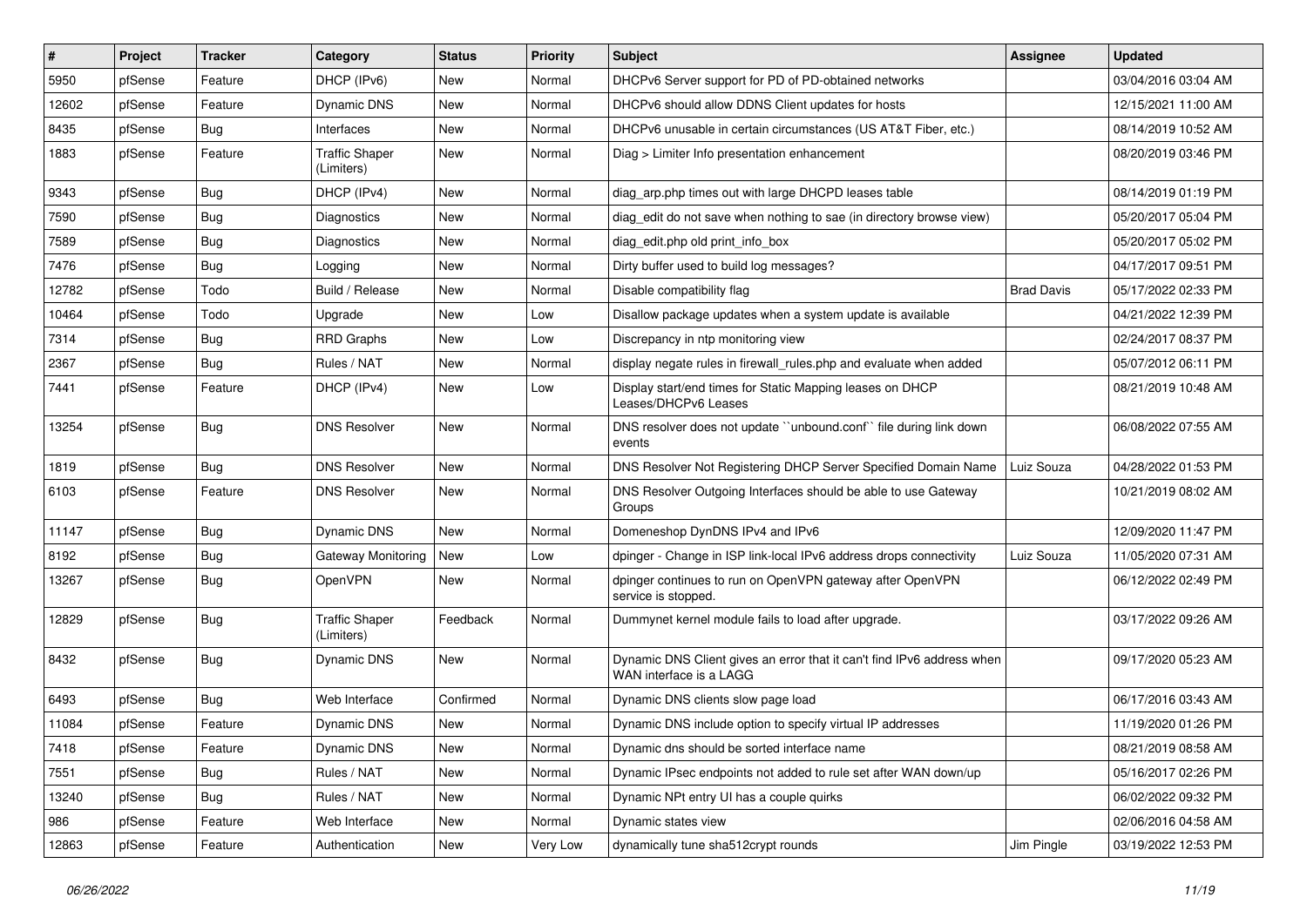| #     | Project | <b>Tracker</b> | Category                        | <b>Status</b>                 | <b>Priority</b> | <b>Subject</b>                                                                      | Assignee                       | <b>Updated</b>      |
|-------|---------|----------------|---------------------------------|-------------------------------|-----------------|-------------------------------------------------------------------------------------|--------------------------------|---------------------|
| 7292  | pfSense | Feature        | <b>Dynamic DNS</b>              | New                           | Normal          | DynamicDNS configuration does not sync to HA secondary                              |                                | 02/21/2017 04:56 PM |
| 9664  | pfSense | Bug            | Dynamic DNS                     | New                           | Normal          | DynDNS and Dual-wan problem with CloudFlare (works with No-Ip)                      |                                | 08/03/2019 10:00 AM |
| 9805  | pfSense | Bug            | Dynamic DNS                     | <b>New</b>                    | Normal          | dynDNS cloudflare multiple entries                                                  |                                | 10/02/2019 04:51 PM |
| 12495 | pfSense | Feature        | Dynamic DNS                     | <b>Pull Request</b><br>Review | Normal          | DynDNS: add deSEC IPv4&v6 simultaneos update                                        | Lukas Wiest                    | 11/01/2021 08:53 AM |
| 12494 | pfSense | Feature        | Dynamic DNS                     | <b>Pull Request</b><br>Review | Normal          | DynDNS: make simultaneous update of IP and LegacyIP possible                        | Lukas Wiest                    | 11/01/2021 08:52 AM |
| 13298 | pfSense | <b>Bug</b>     | <b>Dynamic DNS</b>              | <b>Pull Request</b><br>Review | Normal          | Dynv6 does not check response code when updating                                    | <b>Tiago Beling</b><br>d'Avila | 06/24/2022 07:47 AM |
| 8474  | pfSense | Feature        | <b>High Availability</b>        | New                           | Low             | Easier Conversion to HA Pair from Existing Non-HA Firewall                          |                                | 04/19/2018 11:52 PM |
| 12705 | pfSense | Bug            | <b>IPsec</b>                    | Incomplete                    | Normal          | ECDSA certificate does not work for IPSec VPN phase 1                               |                                | 01/24/2022 03:22 PM |
| 7085  | pfSense | Feature        | Rules / NAT                     | New                           | Normal          | <b>Edit Firewall Rules Seperator</b>                                                |                                | 09/10/2017 09:15 AM |
| 3465  | pfSense | <b>Bug</b>     | <b>Traffic Shaper</b><br>(ALTQ) | <b>New</b>                    | Normal          | Editing Traffic Shaper queues causes status_queues.php error                        |                                | 02/19/2014 01:53 AM |
| 10467 | pfSense | Feature        | Notifications                   | New                           | Very Low        | Email alert functionality for system health                                         |                                | 05/21/2020 06:02 AM |
| 13224 | pfSense | <b>Bug</b>     | Notifications                   | New                           | Normal          | Email notification flood when UPS (NUT) and WAN send notifications                  |                                | 05/27/2022 01:58 AM |
| 4128  | pfSense | Feature        | Notifications                   | New                           | Normal          | Email notification webgui configuration                                             |                                | 11/18/2021 12:48 PM |
| 10718 | pfSense | Feature        | Notifications                   | New                           | Normal          | Email notifications - add new field to enter a from: name                           |                                | 07/01/2020 09:08 AM |
| 8570  | pfSense | <b>Bug</b>     | <b>XML Parser</b>               | <b>New</b>                    | Normal          | Empty (dn)shaper config gets populated with newline                                 |                                | 08/20/2019 02:45 PM |
| 6647  | pfSense | Todo           | Web Interface                   | <b>New</b>                    | Very Low        | <b>Enable Additional Security Headers</b>                                           |                                | 05/14/2021 01:09 AM |
| 3793  | pfSense | Feature        | Rules / NAT                     | New                           | Normal          | Enable external authentication support for rules                                    |                                | 08/05/2014 01:09 PM |
| 13227 | pfSense | Feature        | <b>IPsec</b>                    | New                           | High            | Enable IPSec Virtual IP Pool assignment by Radius for Mobile Users -<br>SIMPLE FIX  |                                | 05/27/2022 10:15 AM |
| 9544  | pfSense | Feature        | Routing                         | <b>New</b>                    | Normal          | Enable RADIX MPATH                                                                  |                                | 04/21/2022 12:39 PM |
| 13219 | pfSense | Feature        | <b>Captive Portal</b>           | New                           | Very Low        | Enable/Disable single voucher roll                                                  |                                | 05/26/2022 08:14 AM |
| 8050  | pfSense | <b>Bug</b>     | Interfaces                      | New                           | High            | Enabling bridge while interfaces have link freezes console                          |                                | 11/03/2017 04:38 PM |
| 13288 | pfSense | <b>Bug</b>     | Configuration<br>Backend        | <b>New</b>                    | Normal          | Encode FreeRADIUS Custom Options                                                    |                                | 06/20/2022 10:36 AM |
| 13287 | pfSense | Feature        | Configuration<br>Backend        | New                           | Normal          | Encode OpenVPN Custom Options                                                       |                                | 06/20/2022 10:33 AM |
| 7977  | pfSense | Bug            | Translations                    | New                           | Normal          | English text shown in stead of translated text (Routing - Gateway<br>groups - edit) |                                | 08/21/2019 11:28 AM |
| 13242 | pfSense | Feature        | Gateway Monitoring              | New                           | Normal          | Enhancements to static route creation/deletion for dpinger monitor IPs              |                                | 06/03/2022 11:20 AM |
| 13280 | pfSense | <b>Bug</b>     | Unknown                         | New                           | Normal          | Entries duplicated in /boot/loader.conf                                             |                                | 06/19/2022 11:11 AM |
| 13068 | pfSense | <b>Bug</b>     | Aliases / Tables                | New                           | Normal          | Error loading rules when URL Table IPs content is empty                             |                                | 04/17/2022 09:07 PM |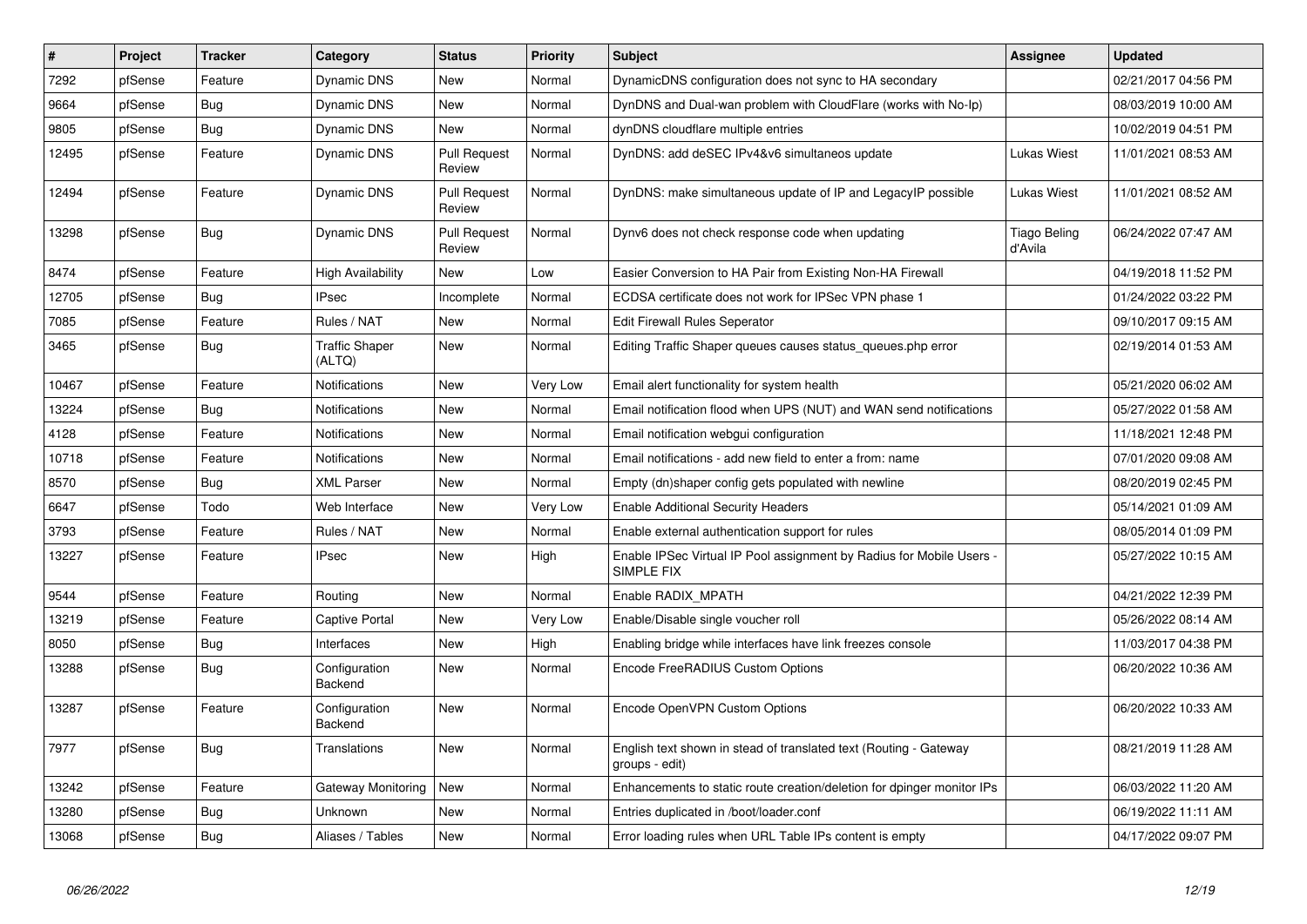| #     | Project | <b>Tracker</b> | Category                        | <b>Status</b>                 | <b>Priority</b> | <b>Subject</b>                                                                                                                      | Assignee     | <b>Updated</b>      |
|-------|---------|----------------|---------------------------------|-------------------------------|-----------------|-------------------------------------------------------------------------------------------------------------------------------------|--------------|---------------------|
| 8004  | pfSense | <b>Bug</b>     | NAT Reflection                  | New                           | Normal          | Error notice for a deleted NAT that had a RULE or an existing NAT<br>which is claimed to have no NAT port                           |              | 10/24/2017 06:39 PM |
| 9690  | pfSense | Bug            | Interfaces                      | New                           | Normal          | Ethernet flow control should be disabled by default                                                                                 |              | 08/19/2019 06:45 PM |
| 9241  | pfSense | Bug            | Interfaces                      | New                           | Normal          | Ethernet link cycles up/down if "auto-negotiate" is explicitly selected in<br>interface configuration                               |              | 12/31/2018 08:36 PM |
| 12848 | pfSense | Feature        | Dynamic DNS                     | New                           | Normal          | Evaluation of the DynDNS "Result Match" string                                                                                      |              | 02/22/2022 02:01 AM |
| 4298  | pfSense | <b>Bug</b>     | <b>SNMP</b>                     | Assigned                      | Very Low        | Excessive errors from snmpd                                                                                                         | Luiz Souza   | 09/13/2020 08:21 AM |
| 11440 | pfSense | Feature        | Web Interface                   | New                           | Low             | Expand collapsed sections by clicking anywhere on header                                                                            |              | 10/28/2021 01:35 PM |
| 8316  | pfSense | Feature        | Rules / NAT                     | New                           | Low             | expiration date when creating new rules                                                                                             |              | 08/21/2019 09:11 AM |
| 2774  | pfSense | Feature        | DHCP (IPv4)                     | New                           | Normal          | Extend DHCP Pools code to allow using different subnets                                                                             |              | 08/19/2019 10:27 AM |
| 12519 | pfSense | <b>Bug</b>     | Authentication                  | New                           | Normal          | Fail authentication using special character in password via the LDAP<br>connector                                                   |              | 11/12/2021 07:39 AM |
| 7956  | pfSense | Feature        | Web Interface                   | New                           | Normal          | Favicon able to match GUI colour setting?                                                                                           |              | 10/17/2017 06:36 AM |
| 13165 | pfSense | Feature        | Dashboard                       | <b>Pull Request</b><br>Review | Normal          | Feat: live update for Services dashboard widget                                                                                     |              | 05/15/2022 01:48 AM |
| 11921 | pfSense | Feature        | <b>DNS Resolver</b>             | New                           | Very Low        | Feature Request: Compile unbound with EDNS Client Subnet (ECS)<br>module (--enable-subnet)                                          |              | 05/14/2021 07:29 AM |
| 5658  | pfSense | Bug            | <b>Captive Portal</b>           | Confirmed                     | Low             | Files with the same name cannot be uploaded to multiple captive<br>portal zones                                                     |              | 12/18/2015 07:19 PM |
| 13067 | pfSense | Bug            | <b>FilterDNS</b>                | New                           | Normal          | filterdns resolve interval is twice the intended value                                                                              |              | 04/17/2022 07:45 PM |
| 12056 | pfSense | <b>Bug</b>     | Logging                         | New                           | Normal          | Filterlog says "Unknown Option %u"                                                                                                  |              | 06/18/2021 05:51 AM |
| 10493 | pfSense | Bug            | IPsec                           | New                           | Normal          | filter_get_vpns_list() issues                                                                                                       |              | 05/06/2020 01:07 AM |
| 10290 | pfSense | Feature        | Aliases / Tables                | New                           | Very Low        | Firewall Aliases Add button on top of list                                                                                          |              | 07/10/2021 01:03 PM |
| 12857 | pfSense | <b>Bug</b>     | Gateways                        | New                           | Normal          | Firewall gateway goes away when making changes to Bridge0 device                                                                    |              | 02/27/2022 11:20 AM |
| 10701 | pfSense | <b>Bug</b>     | Web Interface                   | New                           | Very Low        | Firewall Log too wide with Rule Description Column                                                                                  |              | 06/25/2020 07:36 AM |
| 12673 | pfSense | <b>Bug</b>     | Dashboard                       | <b>Pull Request</b><br>Review | Normal          | Firewall Logs Widget fails to update at intervals below 5 seconds.                                                                  | Viktor Gurov | 05/17/2022 02:20 PM |
| 11566 | pfSense | <b>Bug</b>     | Web Interface                   | New                           | Low             | Firewall Maximum Table Entries "default size" is whatever is entered                                                                |              | 02/27/2021 10:01 AM |
| 13144 | pfSense | Bug            | Rules / NAT                     | New                           | Very Low        | Firewall rule entries can get out of sync when entries are deleted while<br>other administrators are editing entries simultaneously |              | 05/10/2022 07:26 AM |
| 4479  | pfSense | Bug            | <b>Operating System</b>         | New                           | Normal          | Firewall rules won't match GRE interface after applying IPSEC<br>transport encryption on GRE tunnel                                 | Luiz Souza   | 08/20/2021 08:46 AM |
| 7373  | pfSense | Bug            | Rules / NAT                     | New                           | Normal          | Firewall schedules GUI needs to be redone from scratch                                                                              |              | 08/21/2019 08:56 AM |
| 13051 | pfSense | <b>Bug</b>     | <b>Traffic Shaper</b><br>(ALTQ) | New                           | Normal          | Firewall traffic shaper by interface selection unknow                                                                               |              | 04/12/2022 07:03 AM |
| 8270  | pfSense | Todo           | Web Interface                   | New                           | Very Low        | Fix grammatically erroneous repetition                                                                                              |              | 01/11/2018 08:19 AM |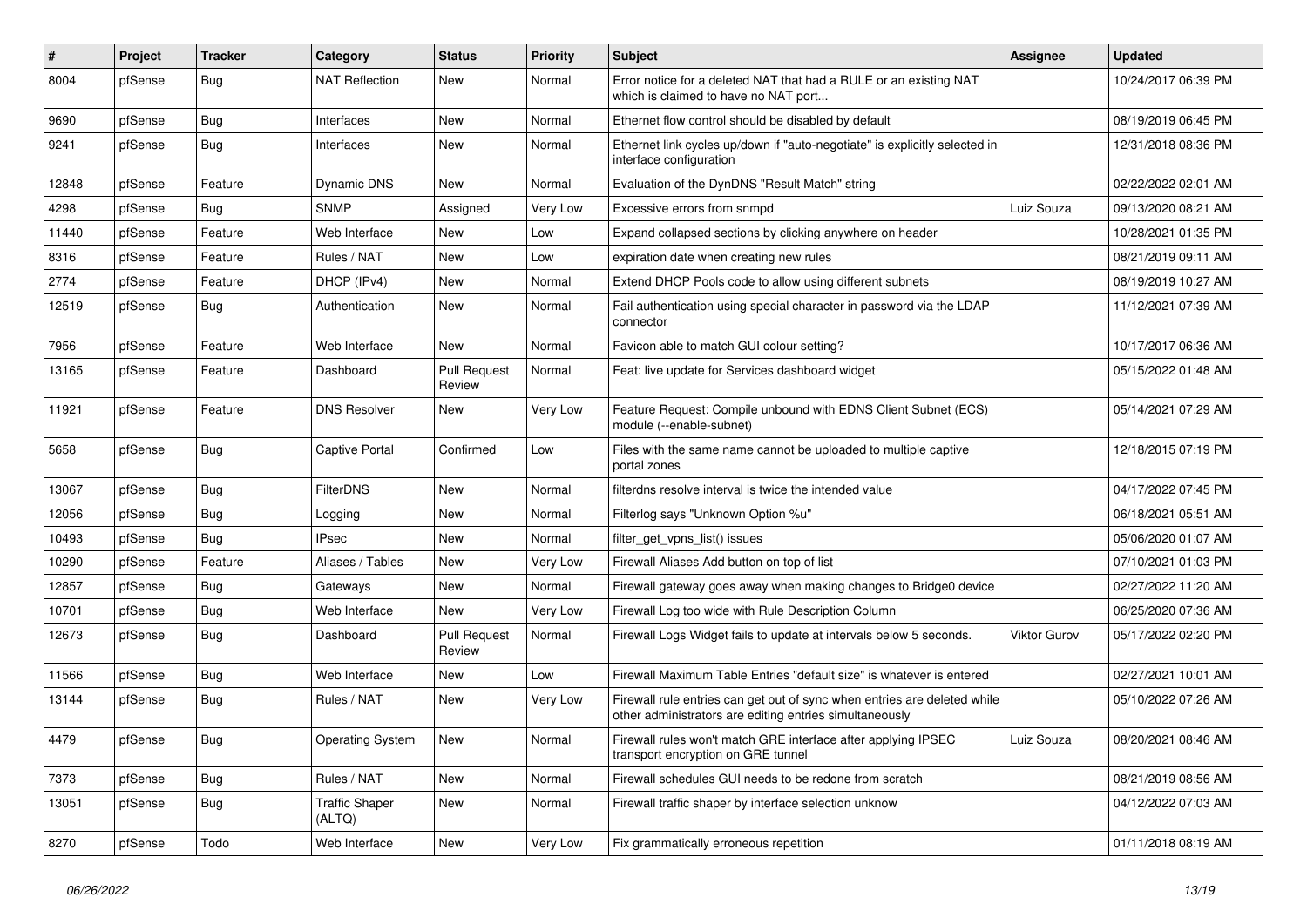| ∦     | Project | <b>Tracker</b> | Category                     | <b>Status</b>                 | <b>Priority</b> | <b>Subject</b>                                                                                                                                 | <b>Assignee</b> | <b>Updated</b>      |
|-------|---------|----------------|------------------------------|-------------------------------|-----------------|------------------------------------------------------------------------------------------------------------------------------------------------|-----------------|---------------------|
| 11589 | pfSense | Feature        | <b>Traffic Graphs</b>        | <b>Pull Request</b><br>Review | Low             | Fix iftop experimental traffic fetcher, unify and improve output style                                                                         |                 | 03/03/2021 03:30 PM |
| 11232 | pfSense | <b>Bug</b>     | <b>Operating System</b>      | New                           | Normal          | Fix pfSense fsync                                                                                                                              |                 | 01/08/2021 08:53 AM |
| 13161 | pfSense | Feature        | Web Interface                | New                           | Very Low        | FLASH PORT'S LED button, to help quickly find port that need to be<br>connected to patch&cable                                                 |                 | 05/14/2022 06:35 AM |
| 13046 | pfSense | Bug            | Rules / NAT                  | New                           | Normal          | Floating rule applied to IPv6 interface with a SLAAC DHCPv6 gateway<br>reports error on boot                                                   |                 | 04/11/2022 09:50 AM |
| 6627  | pfSense | Bug            | Rules / NAT                  | New                           | Normal          | floating tab match rules ignore quick action so should be removed                                                                              |                 | 07/18/2016 02:15 PM |
| 7934  | pfSense | Feature        | Dashboard                    | New                           | Very Low        | format support phone# for international use                                                                                                    |                 | 10/12/2017 04:38 PM |
| 12920 | pfSense | <b>Bug</b>     | Gateway Monitoring           | <b>Pull Request</b><br>Review | Normal          | Gateway behavior differs when the gateway does not exist in<br>config.xml                                                                      | Viktor Gurov    | 06/12/2022 01:27 PM |
| 3132  | pfSense | Bug            | <b>Gateway Monitoring</b>    | In Progress                   | Normal          | Gateway events for IPv6 affect IPv4 services and vice versa                                                                                    | Viktor Gurov    | 05/10/2022 03:10 PM |
| 8743  | pfSense | Todo           | Gateways                     | New                           | Low             | Gateway Groups page should list gateways in tier order                                                                                         |                 | 08/14/2019 12:16 PM |
| 11570 | pfSense | Regression     | Gateways                     | <b>Pull Request</b><br>Review | Normal          | Gateway monitoring services is not always restarted on interface<br>events, which may prevent a WAN from recovering back to an online<br>state | Viktor Gurov    | 06/22/2022 09:04 PM |
| 11960 | pfSense | Bug            | Gateway Monitoring           | Feedback                      | Normal          | Gateway Monitoring Traffic Goes Out Default Gateway                                                                                            |                 | 12/20/2021 05:43 AM |
| 7671  | pfSense | Feature        | Gateway Monitoring           | New                           | Normal          | Gateway Monitoring Via Custom Script or Telnet.                                                                                                |                 | 09/18/2020 02:59 PM |
| 3312  | pfSense | Bug            | <b>IPsec</b>                 | New                           | Normal          | Gateway on IPsec rules is not functional in pf                                                                                                 |                 | 01/28/2020 10:09 PM |
| 8343  | pfSense | <b>Bug</b>     | Gateways                     | New                           | Normal          | Gateway Routes (Default Routes) not removed in Kernel when<br>removed from GUI                                                                 |                 | 05/14/2020 01:22 AM |
| 7289  | pfSense | Bug            | Certificates                 | New                           | Low             | Generating 4096bit Certificate                                                                                                                 |                 | 08/14/2019 09:56 AM |
| 7821  | pfSense | <b>Bug</b>     | DHCP (IPv6)                  | New                           | Normal          | GIF does not support broadcast                                                                                                                 |                 | 08/29/2017 10:50 AM |
| 11872 | pfSense | Bug            | Interfaces                   | New                           | Normal          | gif interfaces reporting incorrect traffic counters                                                                                            |                 | 12/30/2021 04:00 AM |
| 13218 | pfSense | <b>Bug</b>     | Interfaces                   | <b>Pull Request</b><br>Review | Normal          | GIF-based interface MTU is assigned to parent interface on boot when<br>parent interface is a LAGG                                             | Viktor Gurov    | 05/27/2022 05:25 AM |
| 9942  | pfSense | Feature        | <b>Operating System</b>      | New                           | Normal          | Give pfSense the possibility to change the keyboard Layout for<br>console users                                                                |                 | 01/22/2021 02:33 AM |
| 12625 | pfSense | Feature        | Logging                      | New                           | Normal          | Granular logging options for default firewall rules.                                                                                           |                 | 12/21/2021 06:39 PM |
| 11992 | pfSense | <b>Bug</b>     | Virtual IP Addresses         | Confirmed                     | High            | GRE Tunnel - Does not work with a virtual IP as endpoint                                                                                       |                 | 06/04/2021 01:16 AM |
| 521   | pfSense | Feature        | User Manager /<br>Privileges | New                           | Normal          | Group manager Assigned Permissions                                                                                                             |                 | 04/18/2010 02:59 PM |
| 12225 | pfSense | <b>Bug</b>     | Authentication               | <b>Pull Request</b><br>Review | Normal          | Group membership field is not needed for remote groups                                                                                         | Viktor Gurov    | 05/17/2022 02:21 PM |
| 6738  | pfSense | Feature        | Web Interface                | New                           | Normal          | GUI Action Buttons replicated to the top of the List                                                                                           |                 | 07/10/2021 01:04 PM |
| 12483 | pfSense | <b>Bug</b>     | Configuration<br>Backend     | New                           | Normal          | GUI creates inconsistent config.xml                                                                                                            |                 | 10/23/2021 06:48 AM |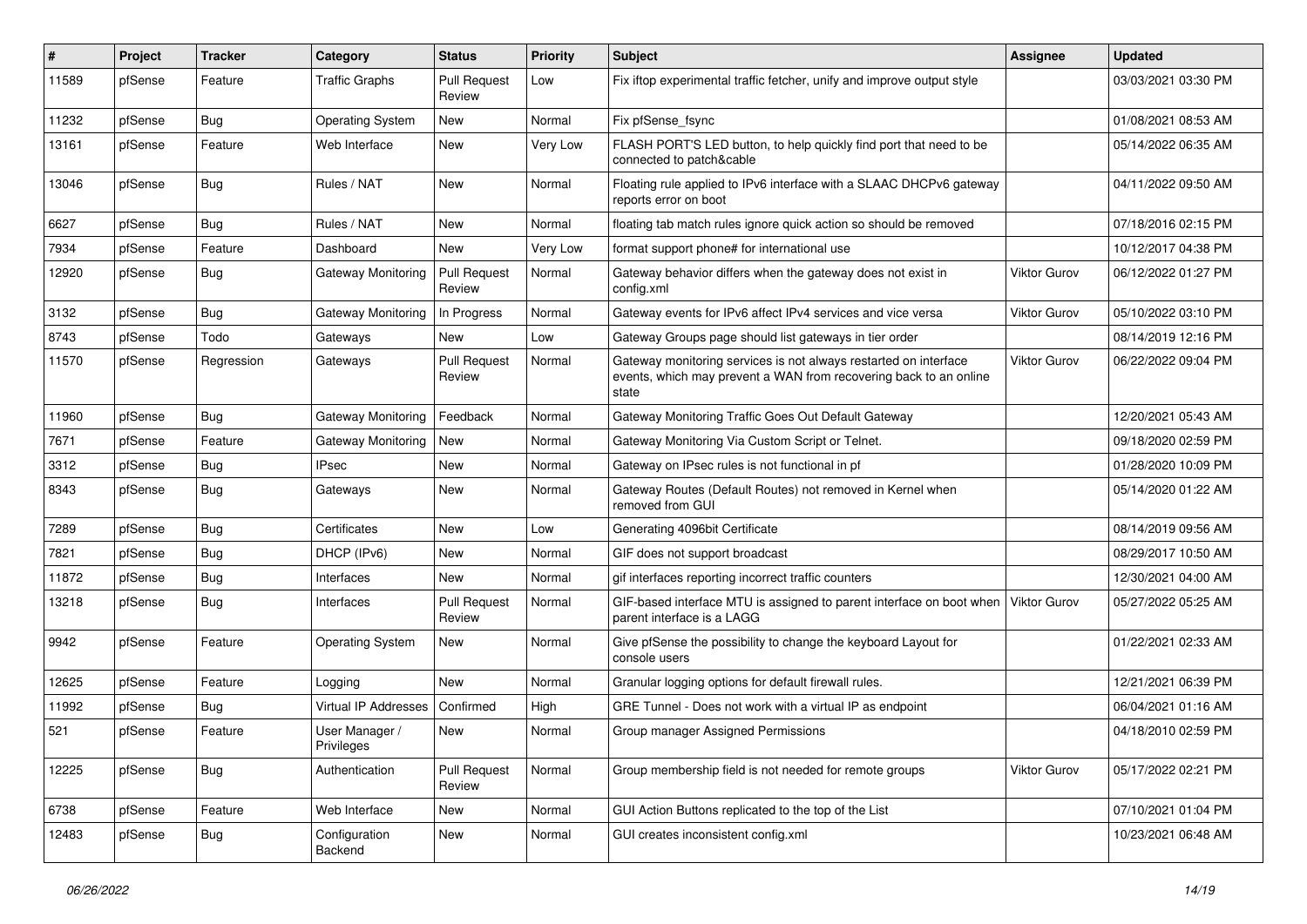| #     | Project | <b>Tracker</b> | Category                        | <b>Status</b>                 | <b>Priority</b> | Subject                                                                                                                            | Assignee            | <b>Updated</b>      |
|-------|---------|----------------|---------------------------------|-------------------------------|-----------------|------------------------------------------------------------------------------------------------------------------------------------|---------------------|---------------------|
| 2323  | pfSense | Feature        | DHCP (IPv4)                     | New                           | Low             | GUI doesn't allow to configure DHCP server to serve IP addresses<br>belonging to subnets wich are not associated with an interface |                     | 08/19/2019 10:27 AM |
| 11666 | pfSense | Bug            | Logging                         | <b>New</b>                    | Normal          | GUI Firewall log search not parsing filter.log beyond hard coded limit                                                             |                     | 03/12/2021 11:38 AM |
| 12431 | pfSense | Todo           | Web Interface                   | <b>Pull Request</b><br>Review | Normal          | GUI pages should use "POST" for AJAX calls, not "GET"                                                                              | Viktor Gurov        | 05/17/2022 02:20 PM |
| 7957  | pfSense | Feature        | Web Interface                   | New                           | Normal          | GUI theme - separate "colour" from "compact/normal" in theme<br>dropdown                                                           |                     | 10/17/2017 06:58 AM |
| 1257  | pfSense | Feature        | Certificates                    | <b>Pull Request</b><br>Review | Normal          | Handle encypted CA/Certificate private keys                                                                                        |                     | 10/12/2020 07:12 AM |
| 12249 | pfSense | Bug            | Backup / Restore                | New                           | Normal          | HAProxy causing failed ACB backups                                                                                                 |                     | 11/15/2021 11:58 PM |
| 5887  | pfSense | <b>Bug</b>     | Interfaces                      | Confirmed                     | Normal          | hardware_offloading_applyflags sets/unsets most values when<br>already set correctly                                               |                     | 07/06/2016 03:31 PM |
| 2308  | pfSense | Bug            | <b>Traffic Shaper</b><br>(ALTQ) | <b>New</b>                    | Normal          | HFSC WebUI doesn't check for "Bandwidth" setting                                                                                   |                     | 12/04/2012 07:12 PM |
| 12720 | pfSense | Bug            | Rules / NAT                     | <b>Pull Request</b><br>Review | Normal          | Hide the "tag" field on non-floating tabs                                                                                          | <b>Viktor Gurov</b> | 01/24/2022 03:11 PM |
| 12176 | pfSense | Todo           | Interfaces                      | <b>Pull Request</b><br>Review | Normal          | Hide WireGuard interfaces on appropriate pages                                                                                     |                     | 08/11/2021 12:52 AM |
| 7738  | pfSense | Feature        | <b>IPsec</b>                    | New                           | Normal          | Highlight which IPSec (or other VPN) crypto modes are<br>hardware-accelerated in the UI                                            |                     | 08/13/2019 03:46 PM |
| 7665  | pfSense | Bug            | Aliases / Tables                | New                           | Normal          | Host range validation for Aliases is not strict enough                                                                             |                     | 08/21/2019 11:01 AM |
| 7718  | pfSense | Feature        | Dynamic DNS                     | <b>New</b>                    | Very Low        | Hostname for Custom DynDNS Updater.                                                                                                |                     | 07/24/2017 10:05 AM |
| 6539  | pfSense | Feature        | Rules / NAT                     | New                           | Normal          | ICMPv6 filtering requires multiple rules - no range support                                                                        |                     | 08/13/2019 01:23 PM |
| 6398  | pfSense | <b>Bug</b>     | Configuration<br>Backend        | New                           | Normal          | If config cannot be loaded due to corruption or bug, it isn't handled<br>gracefully (just stops)                                   |                     | 08/13/2019 01:23 PM |
| 10150 | pfSense | Bug            | <b>IGMP Proxy</b>               | <b>New</b>                    | Normal          | IGMP Proxy does not scale to hundreds of streams                                                                                   |                     | 01/03/2020 02:56 AM |
| 13276 | pfSense | <b>Bug</b>     | <b>IGMP Proxy</b>               | New                           | Normal          | IGMP Proxy Error Message for Logging Links to System Log Instead<br>of Routing Log                                                 |                     | 06/16/2022 07:48 PM |
| 13277 | pfSense | <b>Bug</b>     | <b>IGMP Proxy</b>               | New                           | Normal          | IGMP Proxy webConfigurator Page Always Produces Error                                                                              |                     | 06/16/2022 07:50 PM |
| 2335  | pfSense | <b>Bug</b>     | <b>Operating System</b>         | <b>New</b>                    | Normal          | IGMPProxy and CARP Results in System Instability Upon Reboot                                                                       |                     | 07/19/2014 10:25 PM |
| 3382  | pfSense | <b>Bug</b>     | <b>IGMP Proxy</b>               | New                           | Normal          | IGMPPROXY fails with more than 32 interfaces                                                                                       |                     | 07/12/2016 11:01 PM |
| 9338  | pfSense | <b>Bug</b>     | <b>IGMP Proxy</b>               | New                           | Normal          | igmpproxy ignoring downstream vlan interface                                                                                       |                     | 02/22/2019 03:48 AM |
| 8711  | pfSense | <b>Bug</b>     | <b>IGMP Proxy</b>               | New                           | Normal          | igmpproxy with PPPoE Interfaces                                                                                                    |                     | 07/28/2018 09:21 AM |
| 12079 | pfSense | <b>Bug</b>     | <b>IGMP Proxy</b>               | New                           | Normal          | IGMPProxy: kernel panic, Sleeping thread owns a non-sleepable lock                                                                 | Mateusz Guzik       | 05/10/2022 03:14 PM |
| 12243 | pfSense | Todo           | Package System                  | New                           | Normal          | Implement "`plugin_interfaces()`"                                                                                                  |                     | 02/07/2022 03:50 AM |
| 12875 | pfSense | <b>Bug</b>     | Package System                  | New                           | Normal          | Import zabbix-agent6 and zabbix-proxy6 from FreeBSD Ports                                                                          |                     | 05/28/2022 06:50 PM |
| 5445  | pfSense | Todo           | Web Interface                   | New                           | Normal          | Improve banner for "background activity"                                                                                           |                     | 02/06/2016 04:43 AM |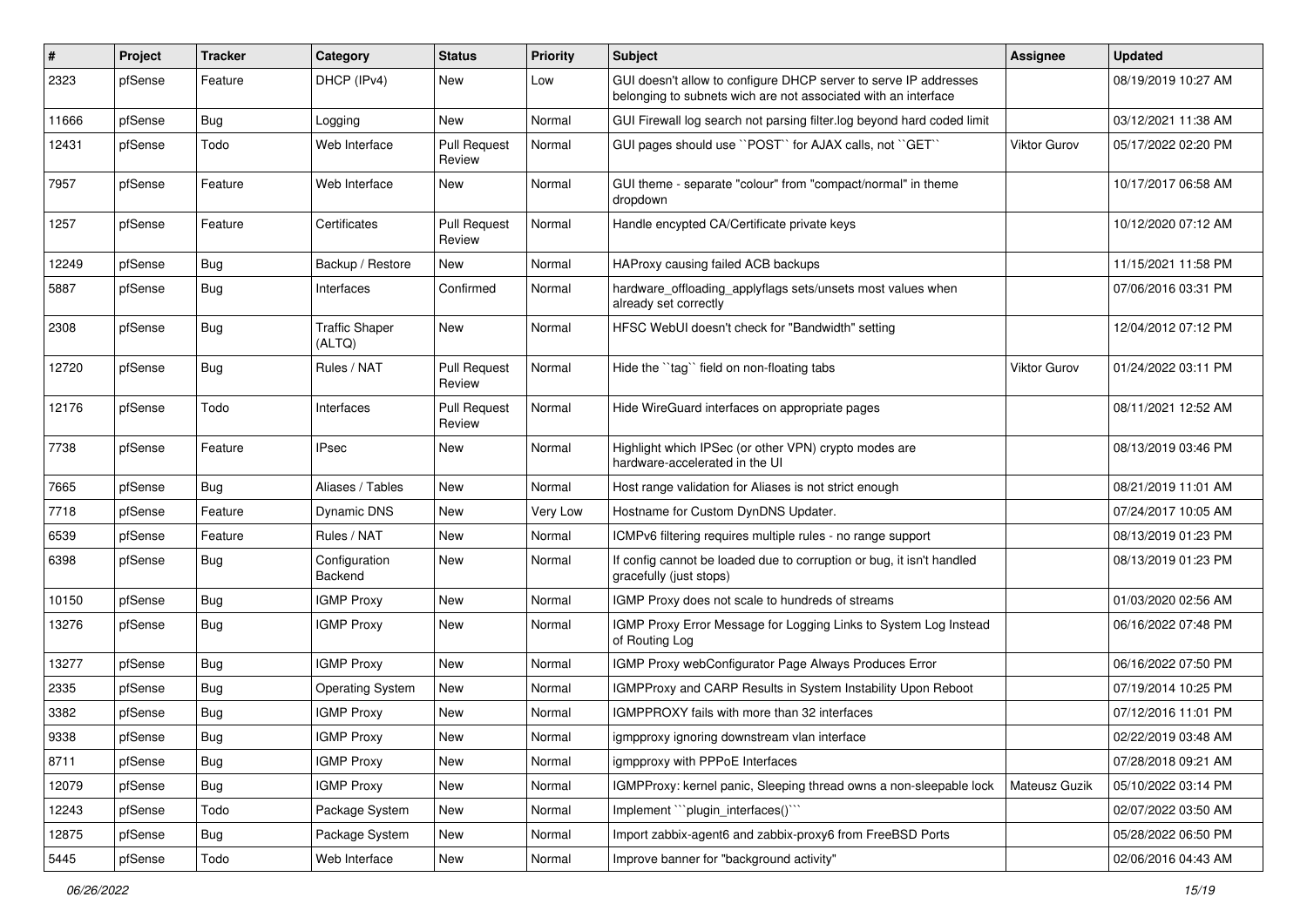| #     | Project | <b>Tracker</b> | Category                        | <b>Status</b>                 | <b>Priority</b> | Subject                                                                                                                          | <b>Assignee</b>                       | <b>Updated</b>      |
|-------|---------|----------------|---------------------------------|-------------------------------|-----------------|----------------------------------------------------------------------------------------------------------------------------------|---------------------------------------|---------------------|
| 6469  | pfSense | Feature        | Console Menu                    | New                           | Normal          | Improve help + self documentation in console PHP shell                                                                           |                                       | 08/13/2019 01:23 PM |
| 5835  | pfSense | Feature        | <b>OpenVPN</b>                  | <b>New</b>                    | Very Low        | Improve OpenVPN client gateway detection in edge cases where the<br>remote does not send gateway information                     |                                       | 03/20/2016 12:29 AM |
| 10199 | pfSense | Todo           | Translations                    | <b>New</b>                    | Very Low        | Improve Spanish translation interface                                                                                            | Aluisco Miguel<br>Ricardo<br>Mastrapa | 01/22/2020 09:22 AM |
| 11730 | pfSense | Bug            | Web Interface                   | <b>New</b>                    | Normal          | Improve visibility of option selections in dark themes                                                                           |                                       | 03/25/2021 09:38 PM |
| 5091  | pfSense | <b>Bug</b>     | Rules / NAT                     | Confirmed                     | Very Low        | In rule creation destination ports fields (from and to) are too small to<br>read ports aliases names                             |                                       | 01/07/2020 07:48 AM |
| 9035  | pfSense | <b>Bug</b>     | Rules / NAT                     | New                           | Normal          | Inactive Interfaces are Hidden in Firewall Rules                                                                                 |                                       | 08/14/2019 12:39 PM |
| 8309  | pfSense | Feature        | Hardware / Drivers              | <b>New</b>                    | Normal          | Include apuled driver to add support for LEDs on PC Engines APU<br>boards                                                        | Darryn Storm                          | 08/20/2019 08:47 AM |
| 12066 | pfSense | Feature        | <b>Operating System</b>         | <b>New</b>                    | Very Low        | Include man and man pages for all core programs and packages                                                                     |                                       | 06/21/2021 07:44 AM |
| 10952 | pfSense | <b>Bug</b>     | Rules / NAT                     | <b>New</b>                    | Low             | Inconsistency in Subnet Defaults Between Firewall Rules and<br>Interface Address Assignments                                     |                                       | 10/09/2020 12:50 PM |
| 5480  | pfSense | Todo           | Web Interface                   | <b>New</b>                    | Low             | inconsistent display of default values in fields                                                                                 | <b>Jared Dillard</b>                  | 03/01/2016 04:59 PM |
| 7402  | pfSense | <b>Bug</b>     | Web Interface                   | New                           | Normal          | Inconsistent use of htmlentities validation checks                                                                               |                                       | 03/21/2017 08:58 AM |
| 8500  | pfSense | <b>Bug</b>     | <b>Dynamic DNS</b>              | New                           | Low             | Incorrect categorization of status/info messages from phpDynDNS                                                                  |                                       | 08/16/2019 12:50 PM |
| 13295 | pfSense | <b>Bug</b>     | Gateway Monitoring              | <b>Pull Request</b><br>Review | Normal          | Incorrect function parameters for "get_dpinger_status()" call in<br>`qwlb.inc``                                                  |                                       | 06/24/2022 07:25 AM |
| 5413  | pfSense | <b>Bug</b>     | <b>DNS Resolver</b>             | Confirmed                     | High            | Incorrect Handling of Unbound Resolver [service restarts, cache loss,<br>DNS service interruption]                               |                                       | 06/19/2022 11:11 PM |
| 11717 | pfSense | Bug            | Rules / NAT                     | <b>New</b>                    | Normal          | Incorrect port forwarding rules if Destination port alias is not equal to<br>Redirect target port alias                          |                                       | 03/22/2021 06:06 AM |
| 8179  | pfSense | <b>Bug</b>     | DHCP (IPv4)                     | Feedback                      | Normal          | Incorrect reverse DNS zone in DHCP server config for<br>non-octet-aligned subnet mask                                            | Renato Botelho                        | 02/09/2022 11:17 PM |
| 11174 | pfSense | Bug            | <b>Traffic Shaper</b><br>(ALTQ) | Feedback                      | Normal          | Incorrect traffic shaping on pppoe interface                                                                                     |                                       | 12/21/2020 11:21 PM |
| 5616  | pfSense | Feature        | Wireless                        | New                           | Normal          | <b>Incorrect Wireless Channel</b>                                                                                                | Jim Thompson                          | 10/09/2016 03:33 PM |
| 11243 | pfSense | Feature        | Interfaces                      | New                           | Normal          | individual pfctl snort2c tables per interface only blocking IPs for<br>specific interface when a rule triggers in snort/suricata |                                       | 01/14/2021 03:02 PM |
| 13158 | pfSense | <b>Bug</b>     | Web Interface                   | New                           | Normal          | Input validation error when applying limiter changes                                                                             |                                       | 05/14/2022 05:32 PM |
| 1367  | pfSense | Feature        | Backup / Restore                | New                           | Normal          | Input validation on partial config restores                                                                                      |                                       | 03/21/2011 01:16 AM |
| 11257 | pfSense | Feature        | Upgrade                         | New                           | Normal          | Installed Packages: Update all button                                                                                            |                                       | 01/18/2021 10:45 AM |
| 1940  | pfSense | Todo           | Logging                         | New                           | Normal          | Integrate rSyslogd                                                                                                               |                                       | 07/06/2018 02:11 PM |
| 12821 | pfSense | Regression     | Hardware / Drivers              | Confirmed                     | Normal          | Intel e1000 driver (em & igb) cannot pass VLAN0 tagged packets                                                                   |                                       | 06/05/2022 08:23 AM |
| 12259 | pfSense | Bug            | <b>Operating System</b>         | New                           | Normal          | Intel em NICs Suffering Performance Degradation on FreeBSD12                                                                     |                                       | 02/25/2022 09:28 PM |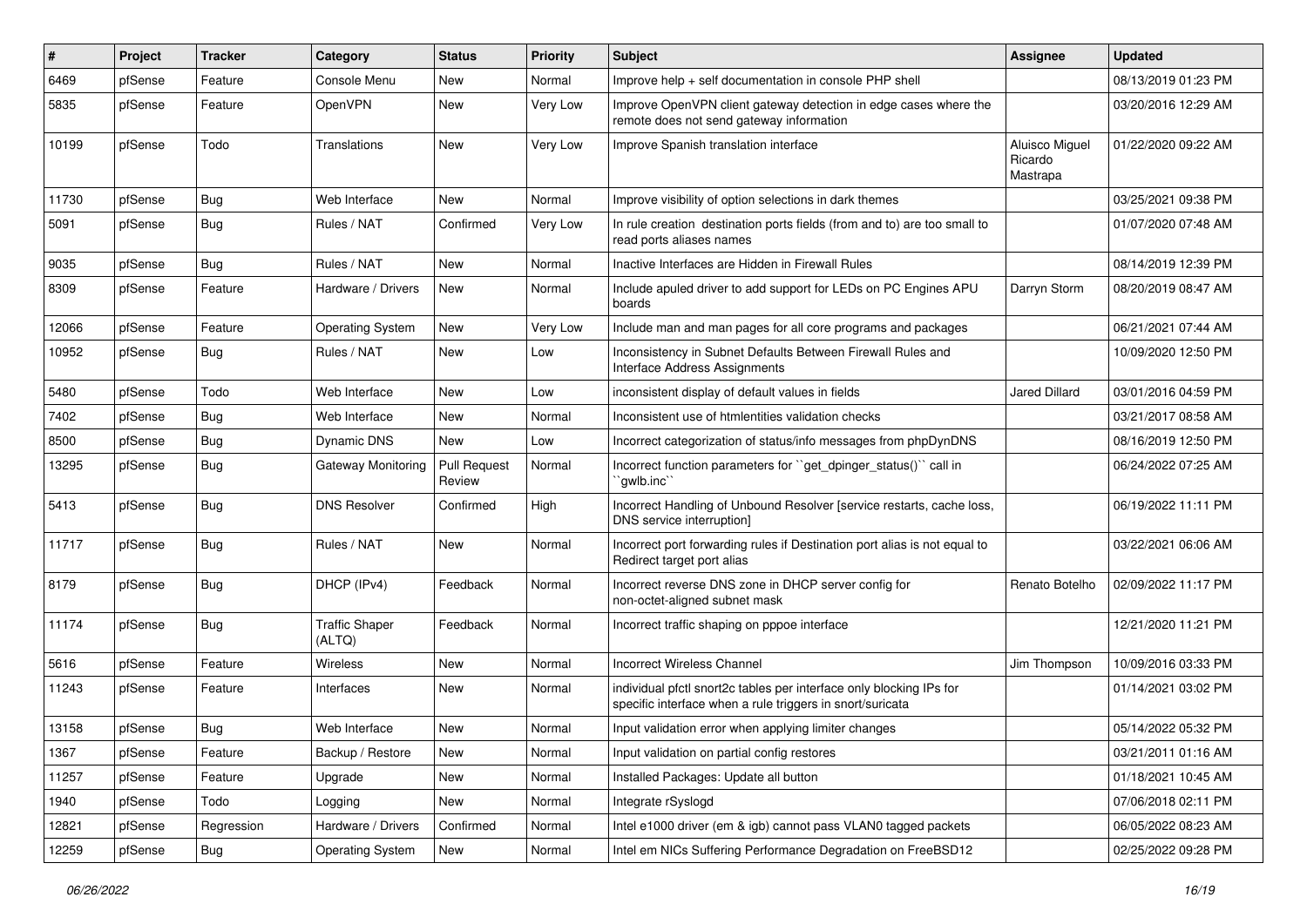| #     | Project | <b>Tracker</b> | Category           | <b>Status</b> | <b>Priority</b> | <b>Subject</b>                                                                                        | <b>Assignee</b>        | <b>Updated</b>      |
|-------|---------|----------------|--------------------|---------------|-----------------|-------------------------------------------------------------------------------------------------------|------------------------|---------------------|
| 10805 | pfSense | Feature        | Hardware / Drivers | New           | Normal          | Intel QAT (QuickAssist) encryption support for PfSense                                                |                        | 07/31/2020 03:13 PM |
| 4740  | pfSense | Bug            | Wireless           | New           | Normal          | Intel wireless kernel panic in infrastructure mode with WPA                                           |                        | 11/13/2020 08:38 AM |
| 10577 | pfSense | <b>Bug</b>     | Hardware / Drivers | Feedback      | Normal          | intel x553 (c3000 chipset) loading x520 driver                                                        |                        | 05/28/2020 03:59 AM |
| 8882  | pfSense | <b>Bug</b>     | Interfaces         | Incomplete    | Normal          | Interface assignments lost on reboot                                                                  |                        | 02/17/2022 02:24 PM |
| 701   | pfSense | Feature        | Rules / NAT        | New           | Normal          | Interface groups with NAT                                                                             |                        | 05/11/2018 10:12 PM |
| 7113  | pfSense | <b>Bug</b>     | Dashboard          | New           | Normal          | Interface name in Traffic Graphs                                                                      |                        | 12/31/2021 05:40 PM |
| 3411  | pfSense | Bug            | Dashboard          | New           | Low             | Interfaces and statistics dashboard widgets very slow with large<br>numbers of interfaces             |                        | 01/24/2014 02:09 AM |
| 11091 | pfSense | Bug            | Interfaces         | New           | Normal          | Interfaces set as disabled in the configuration have an UP status in the<br>operating system at boot  | Viktor Gurov           | 05/10/2022 03:12 PM |
| 7857  | pfSense | <b>Bug</b>     | Dashboard          | New           | Very Low        | Interfaces Widget U/I fails to wrap IPV6 addresses when the string is<br>too wide for the widget      |                        | 08/13/2019 09:15 AM |
| 1521  | pfSense | Todo           | Routing            | New           | Normal          | Investigate FreeBSD route metric support for future versions                                          |                        | 05/12/2011 11:28 AM |
| 4474  | pfSense | <b>Bug</b>     | Package System     | Confirmed     | Normal          | IP address change triggers reload of all packages                                                     |                        | 02/13/2017 07:21 AM |
| 8815  | pfSense | Bug            | Interfaces         | New           | Normal          | IP addresses are removed from interfaces when link is lost and either<br>IPv4 or IPv6 is dynamic      | Luiz Souza             | 07/21/2021 07:49 AM |
| 10918 | pfSense | Feature        | Aliases / Tables   | New           | Low             | IP Aliases de-duplication                                                                             |                        | 12/13/2020 11:37 PM |
| 12746 | pfSense | Feature        | Interfaces         | <b>New</b>    | High            | <b>IPoE</b> feature for WAN interface                                                                 |                        | 02/01/2022 01:42 AM |
| 13000 | pfSense | <b>Bug</b>     | IPsec              | New           | Low             | IPsec AES-GCM encryption algorithm "Key Length" field should be<br>labeled "ICV Length"               |                        | 03/30/2022 07:40 AM |
| 8964  | pfSense | Bug            | <b>IPsec</b>       | New           | High            | IPsec async cryptography advanced setting - TCP traffic not passing<br>through                        | Luiz Souza             | 12/08/2020 12:09 PM |
| 6370  | pfSense | <b>Bug</b>     | <b>IPsec</b>       | Confirmed     | Normal          | IPSEC bound to WAN gateway group and Dynamic DNS doesn't to fail<br>back tunnel to WAN on DDNS update |                        | 08/31/2021 07:38 AM |
| 12335 | pfSense | <b>Bug</b>     | <b>IPsec</b>       | New           | Normal          | IPsec DNS inefficiency                                                                                | Jim Pingle             | 04/26/2022 07:50 AM |
| 9857  | pfSense | Feature        | IPsec              | New           | Normal          | IPsec Down/Up SMTP Notifications                                                                      |                        | 08/31/2021 08:07 AM |
| 4591  | pfSense | Feature        | IPsec              | New           | Normal          | IPSec Failover Support for IP Addresses instead of Dynamic DNS /<br>Failover Group                    |                        | 09/04/2020 12:17 AM |
| 6167  | pfSense | <b>Bug</b>     | <b>IPsec</b>       | Confirmed     | Normal          | IPsec IPComp not working                                                                              | George<br>Neville-Neil | 09/22/2020 06:07 PM |
| 12762 | pfSense | <b>Bug</b>     | <b>IPsec</b>       | New           | Normal          | IPsec keep alive check ignores Child SA Start Action                                                  | <b>Viktor Gurov</b>    | 02/07/2022 11:21 AM |
| 8013  | pfSense | Bug            | <b>IPsec</b>       | New           | Normal          | IPsec MSS clamping value shared for IPv4 and IPv6                                                     | Luiz Souza             | 10/28/2021 01:37 PM |
| 13264 | pfSense | Feature        | <b>IPsec</b>       | New           | Normal          | IPSec Phase2 select multiple PFS key groups                                                           |                        | 06/10/2022 04:29 PM |
| 9349  | pfSense | <b>Bug</b>     | <b>IPsec</b>       | Confirmed     | Normal          | IPSec service start/stop/restart fails after settings change                                          | Markus<br>Stockhausen  | 10/30/2020 01:33 PM |
| 7420  | pfSense | Bug            | <b>IPsec</b>       | New           | Normal          | ipsec status freezing                                                                                 |                        | 02/13/2020 09:09 AM |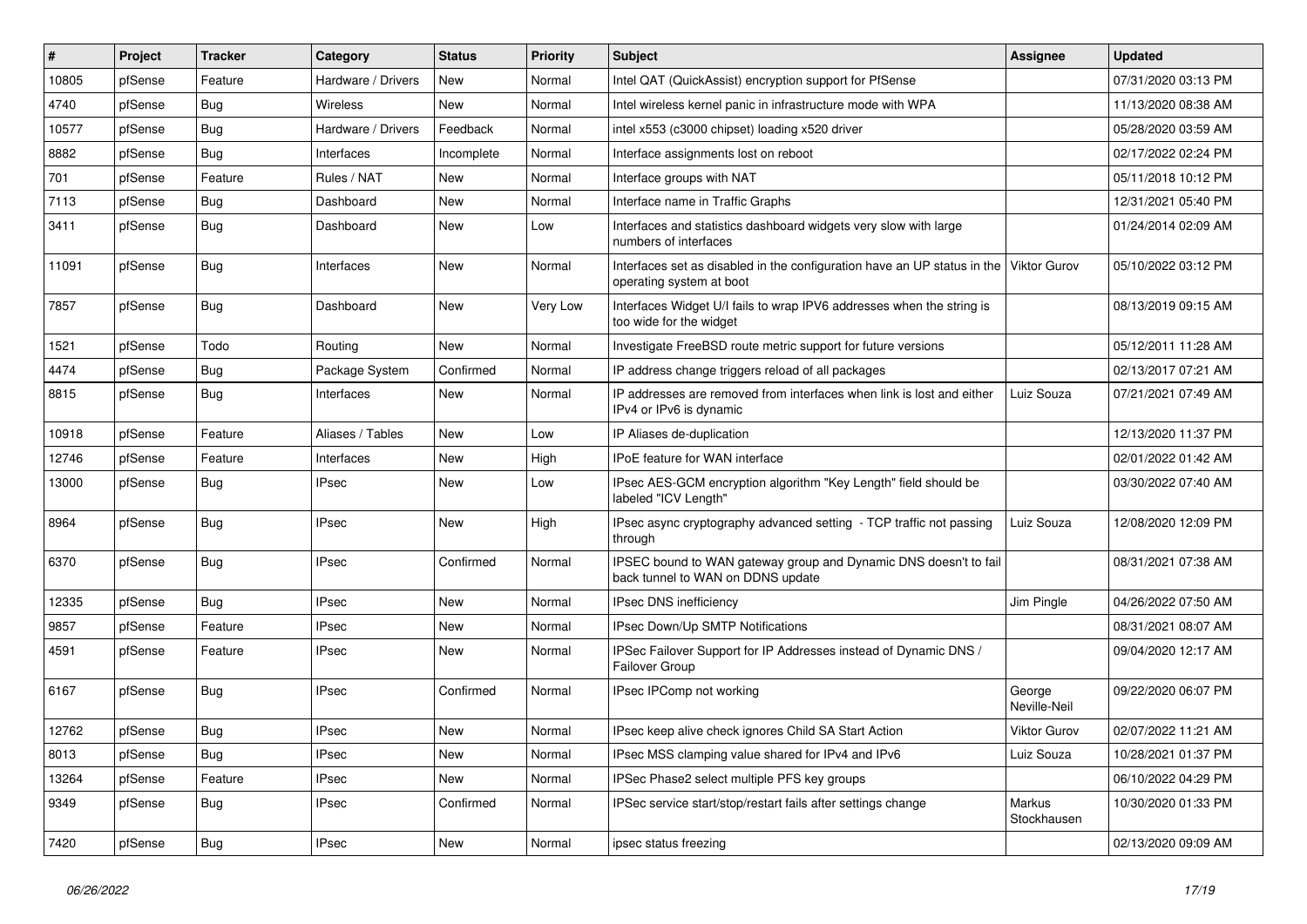| #     | Project | <b>Tracker</b> | Category                                               | <b>Status</b> | <b>Priority</b> | <b>Subject</b>                                                                                                                                                                | Assignee | <b>Updated</b>      |
|-------|---------|----------------|--------------------------------------------------------|---------------|-----------------|-------------------------------------------------------------------------------------------------------------------------------------------------------------------------------|----------|---------------------|
| 5331  | pfSense | Feature        | <b>IPsec</b>                                           | New           | Normal          | IPSec table for tuning strongswan.conf                                                                                                                                        |          | 05/05/2021 12:10 AM |
| 6668  | pfSense | Bug            | <b>IPsec</b>                                           | Feedback      | Normal          | IPSec tunnel + L2TP/IPSec VPN - wrong PSK chosen by pfSense                                                                                                                   |          | 09/21/2019 02:07 AM |
| 7773  | pfSense | Feature        | <b>IPsec</b>                                           | New           | Normal          | IPSec using IKEv2 with split DNS not using provided domain names                                                                                                              |          | 08/15/2017 05:25 PM |
| 8686  | pfSense | <b>Bug</b>     | <b>IPsec</b>                                           | New           | Normal          | IPsec VTI: Assigned interface firewall rules are never parsed                                                                                                                 |          | 02/10/2021 12:15 PM |
| 6213  | pfSense | Feature        | <b>IPsec</b>                                           | <b>New</b>    | Normal          | IPSEC: IPV4/IPV6 dual-interface-stack support for Mobile IKE                                                                                                                  |          | 04/20/2016 07:48 AM |
| 6289  | pfSense | <b>Bug</b>     | Interfaces                                             | New           | Normal          | IPv6 address not given to track6 interfaces on create                                                                                                                         |          | 12/30/2021 04:17 AM |
| 9650  | pfSense | <b>Bug</b>     | Gateways                                               | New           | Normal          | IPv6 connection drops (ir-)regular on Kabelvodafone (German cable<br>ISP)                                                                                                     |          | 07/27/2019 07:14 AM |
| 7303  | pfSense | <b>Bug</b>     | <b>IPv6 Router</b><br>Advertisements<br>(RADVD)        | <b>New</b>    | Normal          | ipv6 connectivity lost on pfSense reboot                                                                                                                                      |          | 08/20/2019 12:23 PM |
| 8599  | pfSense | Feature        | Rules / NAT                                            | <b>New</b>    | Very Low        | IPv6 flow labels                                                                                                                                                              |          | 07/16/2018 07:36 AM |
| 9837  | pfSense | Bug            | Interfaces                                             | New           | Very Low        | ipv6 is not completely disabled on the interfaces                                                                                                                             |          | 10/24/2019 01:16 AM |
| 12421 | pfSense | <b>Bug</b>     | Rules / NAT                                            | New           | Normal          | IPV6 limiter bug                                                                                                                                                              |          | 10/02/2021 08:44 AM |
| 6011  | pfSense | <b>Bug</b>     | Web Interface                                          | Confirmed     | Low             | IPv6 link local fails HTTP REFERER check                                                                                                                                      |          | 09/04/2016 09:57 AM |
| 3326  | pfSense | Bug            | <b>PPP</b> Interfaces                                  | New           | Normal          | IPv6 only PPPoE connection                                                                                                                                                    |          | 11/18/2013 09:37 AM |
| 9295  | pfSense | <b>Bug</b>     | PPPoE Server                                           | New           | Very High       | IPv6 PD does not work with PPPOE (Server & Client)                                                                                                                            |          | 05/15/2022 10:53 AM |
| 6541  | pfSense | <b>Bug</b>     | <b>IPv6 Router</b><br><b>Advertisements</b><br>(RADVD) | New           | Normal          | IPv6 RAs always include on-link prefix; clients may not use DHCPv6<br>managed addresses                                                                                       |          | 08/13/2019 03:23 PM |
| 13248 | pfSense | Regression     | DHCP (IPv6)                                            | New           | Normal          | IPv6 Router Advertisements runs when config.xml does not contain an<br>entry for the interface                                                                                |          | 06/05/2022 07:44 PM |
| 8158  | pfSense | <b>Bug</b>     | Interfaces                                             | <b>New</b>    | High            | IPv6 Track Interface issue with more than one WAN-Gateway and a<br>number of internal interfaces at least track interface from one<br>interface does not work on regular base |          | 12/03/2017 09:00 AM |
| 9136  | pfSense | <b>Bug</b>     | DHCP (IPv6)                                            | New           | High            | IPv6 Tracking Interfaces Lose IPv6 Address in Certain Cases                                                                                                                   |          | 04/21/2022 12:39 PM |
| 7788  | pfSense | Bug            | Dashboard                                              | <b>New</b>    | Low             | Irregular updating of widgets like cpu/uptime on system widget.                                                                                                               |          | 08/21/2019 09:03 AM |
| 7040  | pfSense | <b>Bug</b>     | Interfaces                                             | New           | Normal          | Issue when disabling an interface                                                                                                                                             |          | 12/26/2016 02:56 AM |
| 8401  | pfSense | <b>Bug</b>     | Installer                                              | New           | Normal          | Issues related to keys representing alphabetic characters specific to<br>Scandinavian languages and to some other keys.                                                       |          | 03/30/2018 11:06 AM |
| 10544 | pfSense | Bug            | User Manager /<br>Privileges                           | <b>New</b>    | Normal          | It's not possible to add a user to group operator using the qui                                                                                                               |          | 04/21/2022 12:39 PM |
| 11556 | pfSense | Bug            | Rules / NAT                                            | New           | Normal          | Kill all states associated with a NAT address                                                                                                                                 |          | 03/19/2021 10:29 AM |
| 1667  | pfSense | <b>Bug</b>     | L <sub>2</sub> TP                                      | New           | Normal          | L2TP server does not respond properly from a CARP VIP                                                                                                                         |          | 12/11/2021 07:43 PM |
| 7563  | pfSense | Feature        | L2TP                                                   | <b>New</b>    | Normal          | I2tp Suggestion: consider allowing IP/Subnet for the user.                                                                                                                    |          | 08/21/2019 10:52 AM |
| 33    | pfSense | Todo           | User Manager /<br>Privileges                           | New           | Normal          | L2TP users integration with user manager                                                                                                                                      |          | 02/06/2016 04:53 AM |